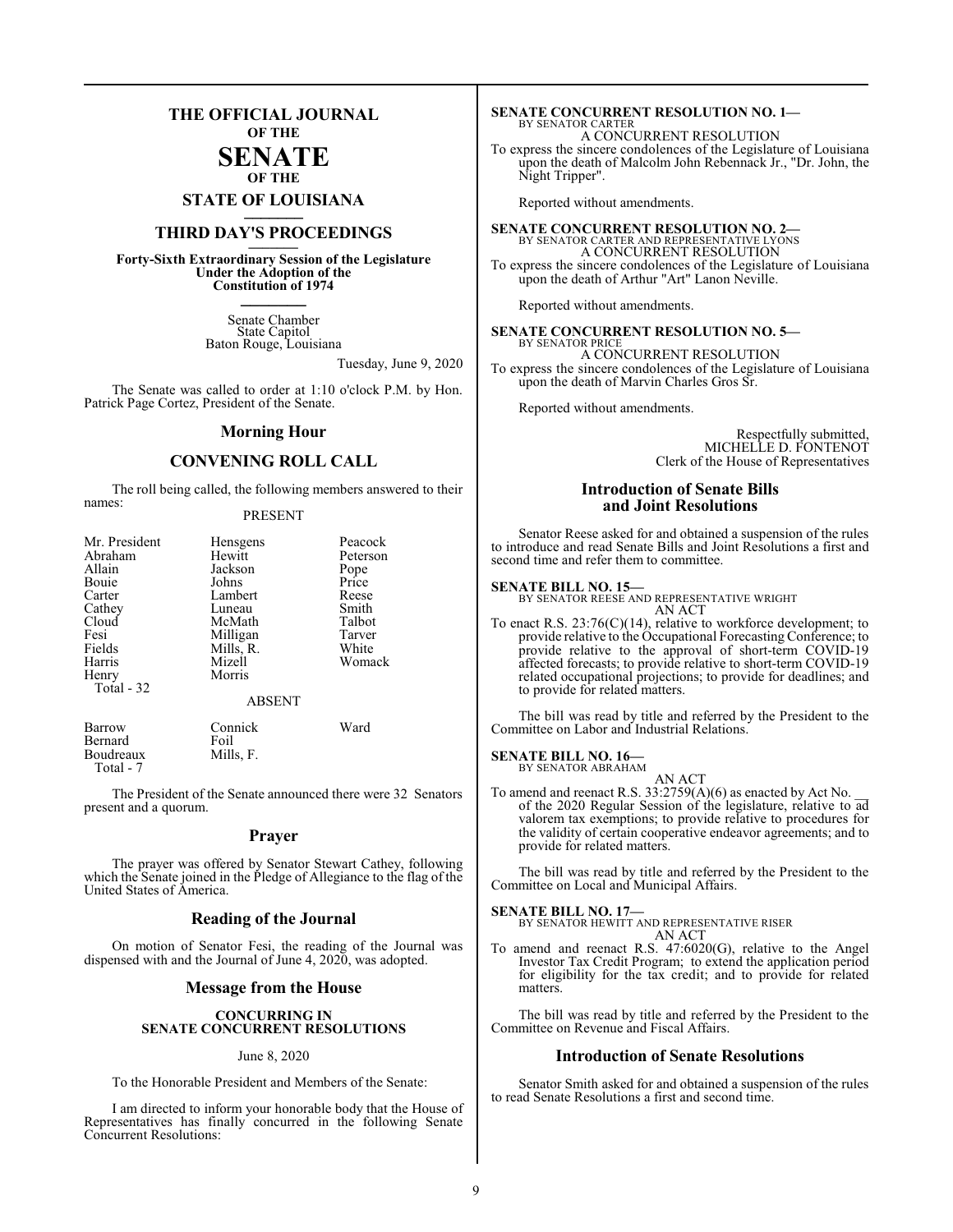### **SENATE RESOLUTION NO. 6—**

BY SENATORS HARRIS, BOUIE, CARTER AND PETERSON A RESOLUTION

To express the sincere and heartfelt condolences of the Senate of the Legislature of Louisiana upon the occasion of the passing of retired Orleans Parish Criminal District Court Judge, Charles Lloyd Elloie, better known as Judge Elloie.

On motion of Senator Bouie the resolution was read by title and adopted.

**SENATE RESOLUTION NO. 7—**<br>BY SENATORS FOIL, BARROW, FIELDS AND WHITE A RESOLUTION

To designate Tuesday, June 9, 2020, as "Our Lady of the Lake Children's Hospital Day at the Capitol".

On motion of Senator Fields the resolution was read by title and adopted.

### **SENATE RESOLUTION NO. 8—** BY SENATOR JOHNS

A RESOLUTION

To express the sincere condolences of the Senate of the Legislature of Louisiana upon the death of William Andrew "Andy" Riché.

On motion of Senator Johns the resolution was read by title and adopted.

### **SENATE RESOLUTION NO. 9—** BY SENATOR JOHNS

A RESOLUTION

To express the sincere condolences of the Senate of the Legislature of Louisiana upon the death of Morgan Samuel "Mike" Harmison IV.

On motion of Senator Johns the resolution was read by title and adopted.

### **Introduction of Senate Concurrent Resolutions**

Senator Cathey asked for and obtained a suspension of the rules to read Senate Concurrent Resolutions a first and second time.

### **SENATE CONCURRENT RESOLUTION NO. 6—** BY SENATOR CATHEY

A CONCURRENT RESOLUTION To express the sincere condolences of the Legislature of Louisiana upon the death of Venoy Kinnaird.

The concurrent resolution was read by title. Senator Cathey moved to adopt the Senate Concurrent Resolution.

### **ROLL CALL**

The roll was called with the following result:

### YEAS

| Mr. President | Henry     | Morris        |
|---------------|-----------|---------------|
| Abraham       | Hensgens  | Peacock       |
| Allain        | Hewitt    | Peterson      |
| Barrow        | Jackson   | Pope<br>Price |
| Bouie         | Johns     |               |
| Carter        | Lambert   | Reese         |
| Cathey        | Luneau    | Smith         |
| Cloud         | McMath    | Talbot        |
| Fesi          | Milligan  | Tarver        |
| Fields        | Mills, R. | White         |
| Harris        | Mizell    | Womack        |
| Total - 33    |           |               |

NAYS

Total - 0

# **Page 2 SENATE 3rd DAY'S PROCEEDINGS**

### ABSENT

| <b>Bernard</b> | Connick | Mills. F. |
|----------------|---------|-----------|
| Boudreaux      | Foil    | Ward      |
| Total - 6      |         |           |

The Chair declared the Senate adopted the Senate Concurrent Resolution and ordered it sent to the House.

### **SENATE CONCURRENT RESOLUTION NO. 7—**

BY SENATOR FIELDS A CONCURRENT RESOLUTION To establish the Police Training, Screening, and De-escalation Task Force to study and make recommendations to the legislature.

The resolution was read by title and referred by the President to the Committee on Judiciary B.

### **SENATE CONCURRENT RESOLUTION NO. 8—**

BY SENATORS JOHNS, ABRAHAM, HENSGENS AND REESE AND<br>REPRESENTATIVES BOURRIAQUE, CARRIER, WILFORD CARTER,<br>DWIGHT,FARNUM,ROMERO AND TARVER A CONCURRENT RESOLUTION

To express the sincere condolences of the Legislature of Louisiana upon the death of Jo Ann Drachenberg Beam.

The concurrent resolution was read by title. Senator Johns moved to adopt the Senate Concurrent Resolution.

### **ROLL CALL**

The roll was called with the following result:

### YEAS

| Mr. President | Henry         | Morris    |
|---------------|---------------|-----------|
| Abraham       | Hensgens      | Peacock   |
| Allain        | Hewitt        | Peterson  |
| Barrow        | Jackson       | Pope      |
| Bouie         | Johns         | Price     |
| Carter        | Lambert       | Reese     |
| Cathey        | Luneau        | Smith     |
| Cloud         | McMath        | Talbot    |
| Fesi          | Milligan      | Tarver    |
| Fields        | Mills, R.     | White     |
| Harris        | Mizell        | Womack    |
| Total $-33$   |               |           |
|               | <b>NAYS</b>   |           |
| Total $-0$    |               |           |
|               | <b>ABSENT</b> |           |
| Bernard       | Connick       | Mills, F. |
| Boudreaux     | Foil          | Ward      |

The Chair declared the Senate adopted the Senate Concurrent Resolution and ordered it sent to the House.

## **SENATE CONCURRENT RESOLUTION NO. 9—**

BY SENATOR JOHNS AND REPRESENTATIVE FARNUM A CONCURRENT RESOLUTION

To express the sincere condolences of the Legislature of Louisiana upon the death of Glen Edward Bonin.

The concurrent resolution was read by title. Senator Johns moved to adopt the Senate Concurrent Resolution.

### **ROLL CALL**

The roll was called with the following result:

Total - 6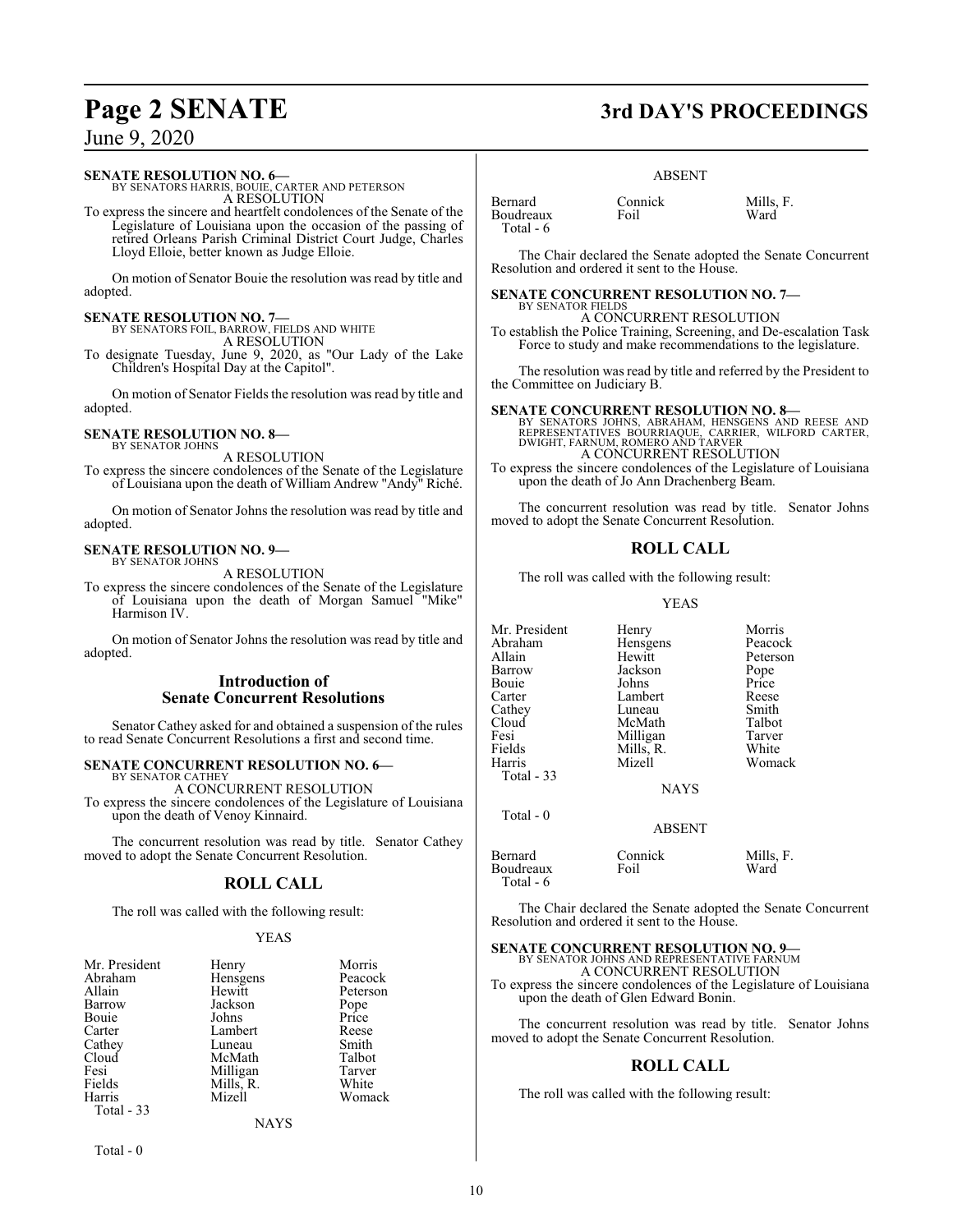# **3rd DAY'S PROCEEDINGS Page 3 SENATE**

### YEAS

| Mr. President     | Henry         | Morris          |
|-------------------|---------------|-----------------|
| Abraham           | Hensgens      | Peacock         |
| Allain            | Hewitt        | Peterson        |
| Barrow            | Jackson       | Pope            |
| Bouie             | Johns         | Price           |
| Carter            | Lambert       | Reese           |
| Cathey            | Luneau        | Smith           |
| Cloud             | McMath        | Talbot          |
| Fesi              | Milligan      | Tarver          |
| Fields            | Mills, R.     | White           |
| Harris            | Mizell        | Womack          |
| <b>Total - 33</b> |               |                 |
|                   | <b>NAYS</b>   |                 |
| Total - 0         |               |                 |
|                   | <b>ABSENT</b> |                 |
| $D = 1$           | $C = 1$       | <b>MA:11.</b> E |

| Bernard   | Connick | Mills, F. |
|-----------|---------|-----------|
| Boudreaux | Foil    | Ward      |
| Total - 6 |         |           |

The Chair declared the Senate adopted the Senate Concurrent Resolution and ordered it sent to the House.

## **SENATE CONCURRENT RESOLUTION NO. 10—** BY SENATORS JOHNS AND PEACOCK A CONCURRENT RESOLUTION

To commend Ronnie Jones for his dedication, knowledge, experience, and leadership as chairman ofthe Louisiana Gaming Control Board.

The concurrent resolution was read by title. Senator Johns moved to adopt the Senate Concurrent Resolution.

### **ROLL CALL**

The roll was called with the following result:

### YEAS

| Mr. President<br>Abraham | Hensgens<br>Hewitt | Peacock<br>Pope  |
|--------------------------|--------------------|------------------|
| Allain                   | Jackson            | Price            |
| Barrow                   | Johns              | Reese            |
| Bouie                    | Lambert            | Smith            |
| Carter                   | Luneau             | Talbot           |
| Cathey                   | McMath             | Tarver           |
| Cloud                    | Milligan           | White            |
| Fesi                     | Mills, R.          | Womack           |
| Harris                   | Mizell             |                  |
| Henry                    | Morris             |                  |
| Total - 31               |                    |                  |
|                          | <b>NAYS</b>        |                  |
| Total $-0$               |                    |                  |
|                          | ABSENT             |                  |
| Bernard<br>Boudreaux     | Fields<br>Foil     | Peterson<br>Ward |

Connick Mills, F. Total - 8

The Chair declared the Senate adopted the Senate Concurrent Resolution and ordered it sent to the House.

# June 9, 2020

### **Message from the House**

### **ASKING CONCURRENCE IN HOUSE BILLS AND JOINT RESOLUTIONS**

June 8, 2020

To the Honorable President and Members of the Senate:

I am directed to inform your honorable body that the House of Representatives has finally passed and asks your concurrence in the following House Bills and Joint Resolutions:

HB No. 4

Respectfully submitted, MICHELLE D. FONTENOT Clerk of the House of Representatives

### **House Bills and Joint Resolutions on First Reading**

**HOUSE BILL NO. 4—** BY REPRESENTATIVE MAGEE

AN ACT To amend and reenact R.S.  $47:6019(A)(1)(a)$  and (C), relative to the tax credit for the rehabilitation of historic structures; to extend the date for certain expenses to qualify for the tax credit; to provide for the effectiveness of the tax credit; to provide for an effective date; and to provide for related matters.

The bill was read by title and placed on the Calendar for a second reading.

### **Reports of Committees**

The following reports of committees were received and read:

### **REPORT OF COMMITTEE ON**

### **JUDICIARY A**

Senator Barrow Peacock, Chairman on behalf of the Committee on Judiciary A, submitted the following report:

### June 9, 2020

To the President and Members of the Senate:

I am directed by your Committee on Judiciary A to submit the following report:

### **SENATE BILL NO. 9—**

BY SENATOR HEWITT AN ACT

To repeal R.S. 32:295.1(E), relative to safety belts; to provide relative to the failure to wear safety belts; and to provide for related matters.

Reported with amendments.

### **SENATE BILL NO. 11—** BY SENATOR FESI

AN ACT

To enact Code of Civil Procedure Art. 2004.1, relative to civil actions; to provide relative to nullity of judgments for fraud; to provide for certain terms and conditions; and to provide for related matters.

Reported with amendments.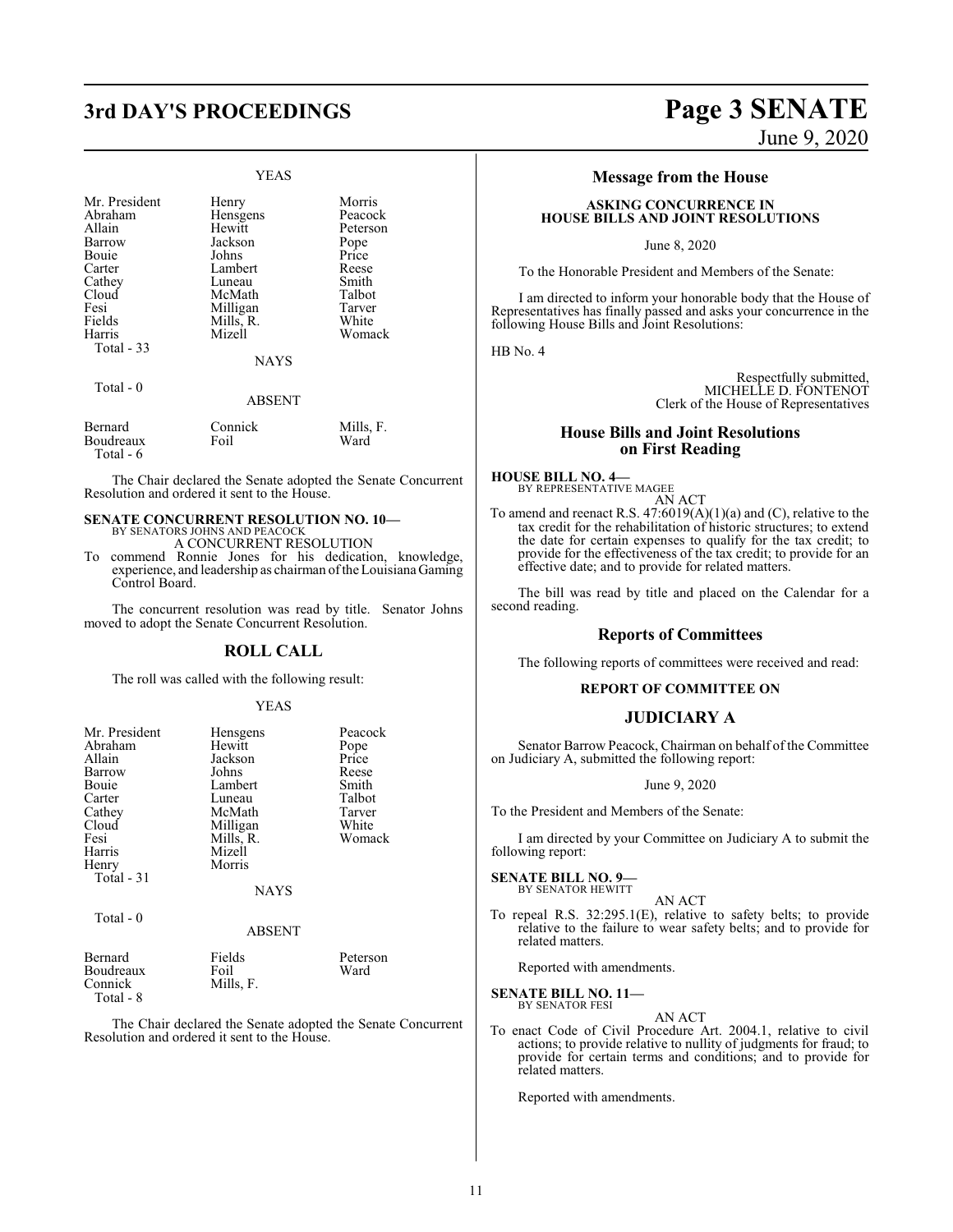### **SENATE BILL NO. 14—**

BY SENATORS MCMATH AND PEACOCK AN ACT

To amend and reenact Section 4 of Act No. \_\_ of the 2020 Regular Session ofthe LouisianaLegislature, which originated as Senate Bill No. 418, relative to liability; to provide relative to civil liability; to provide relative to collateral sources and recoverable expenses; and to provide for related matters.

Reported favorably.

Respectfully submitted, BARROW PEACOCK Chairman

### **REPORT OF COMMITTEE ON**

### **REVENUE AND FISCAL AFFAIRS**

Senator R. L. Bret Allain, II, Chairman on behalf of the Committee on Revenue and Fiscal Affairs, submitted the following report:

### June 5, 2020

To the President and Members of the Senate:

I am directed by your Committee on Revenue and Fiscal Affairs to submit the following report:

### **SENATE CONCURRENT RESOLUTION NO. 4—**

BY SENATOR FOIL A CONCURRENT RESOLUTION

To urge and request the Division of Administration, the Department of Economic Development, the Department of Insurance, the Department of Revenue, and the Department of Transportation and Development to study and make recommendations relative to the feasibility of establishing a funding mechanism for publicprivate partnership investment in Louisiana infrastructure projects, including the establishment of a public-private partnership investment tax credit program.

Reported favorably.

### **SENATE BILL NO. 4—** BY SENATOR FOIL

AN ACT

To amend and reenact R.S. 47:6015(J), relative to the research and development tax credit; to extend the duration for eligibility for the tax credit; to provide for an effective date; and to provide for related matters.

Reported favorably.

### **SENATE BILL NO. 6—** BY SENATOR ALLAIN

AN ACT

To enact R.S. 47:601.1, relative to suspension of the initial corporation franchise tax and the corporation franchise tax on the first three hundred thousand dollars of taxable capital; to provide the applicable tax periods of the suspension; to provide for eligibility; and to provide for related matters.

Reported with amendments.

## **SENATE BILL NO. 13—** BY SENATORS WARD AND SMITH

AN ACT

To amend and reenact R.S. 47:6016.1(B), (E)(5) and (7), (F), (G), (H)(1)(b), and (J)(1) and to enact R.S.  $47:6016.1(E)(1)(f)$ , relative to the Louisiana New Markets Jobs Tax Credit; to provide relative to eligibility for the credit; to provide for

## **Page 4 SENATE 3rd DAY'S PROCEEDINGS**

definitions; to provide for an additional allocation of qualified equity investment authority; and to provide for related matters.

Reported with amendments.

Respectfully submitted, R. L. BRET ALLAIN II Chairman

### **REPORT OF COMMITTEE ON**

### **REVENUE AND FISCAL AFFAIRS**

Senator R. L. Bret Allain, II, Chairman on behalf of the Committee on Revenue and Fiscal Affairs, submitted the following report:

### June 6, 2020

To the President and Members of the Senate:

I am directed by your Committee on Revenue and Fiscal Affairs to submit the following report:

**HOUSE BILL NO. 2—** BY REPRESENTATIVE BISHOP AND SENATOR ALLAIN

AN ACT To provide with respect to the capital outlay budget and the capital outlay programfor state government, state institutions, and other public entities; to provide for the designation of projects and improvements; to provide for the financing thereof making appropriations from certain sources; and to provide for related matters.

Reported with amendments.

Respectfully submitted, R. L. BRET ALLAIN II Chairman

### **Senate Bills and Joint Resolutions on Second Reading Just Reported by Committees**

Senator Peacock asked for and obtained a suspension ofthe rules to take up Senate Bills and Joint Resolutions just reported by Committees.

### **SENATE BILL NO. 4—** BY SENATOR FOIL

AN ACT To amend and reenact R.S. 47:6015(J), relative to the research and development tax credit; to extend the duration for eligibility for the tax credit; to provide for an effective date; and to provide for related matters.

Reported favorably by the Committee on Revenue and Fiscal Affairs. The bill was read by title, ordered engrossed and passed to a third reading.

### **SENATE BILL NO. 6—**

BY SENATOR ALLAIN AN ACT

To enact R.S. 47:601.1, relative to suspension of the initial corporation franchise tax and the corporation franchise tax on the first three hundred thousand dollars of taxable capital; to provide the applicable tax periods of the suspension; to provide for eligibility; and to provide for related matters.

Reported with amendments by the Committee on Revenue and Fiscal Affairs.

### **SENATE COMMITTEE AMENDMENTS**

Amendments proposed by Senate Committee on Revenue and Fiscal Affairs to Original Senate Bill No. 6 by Senator Allain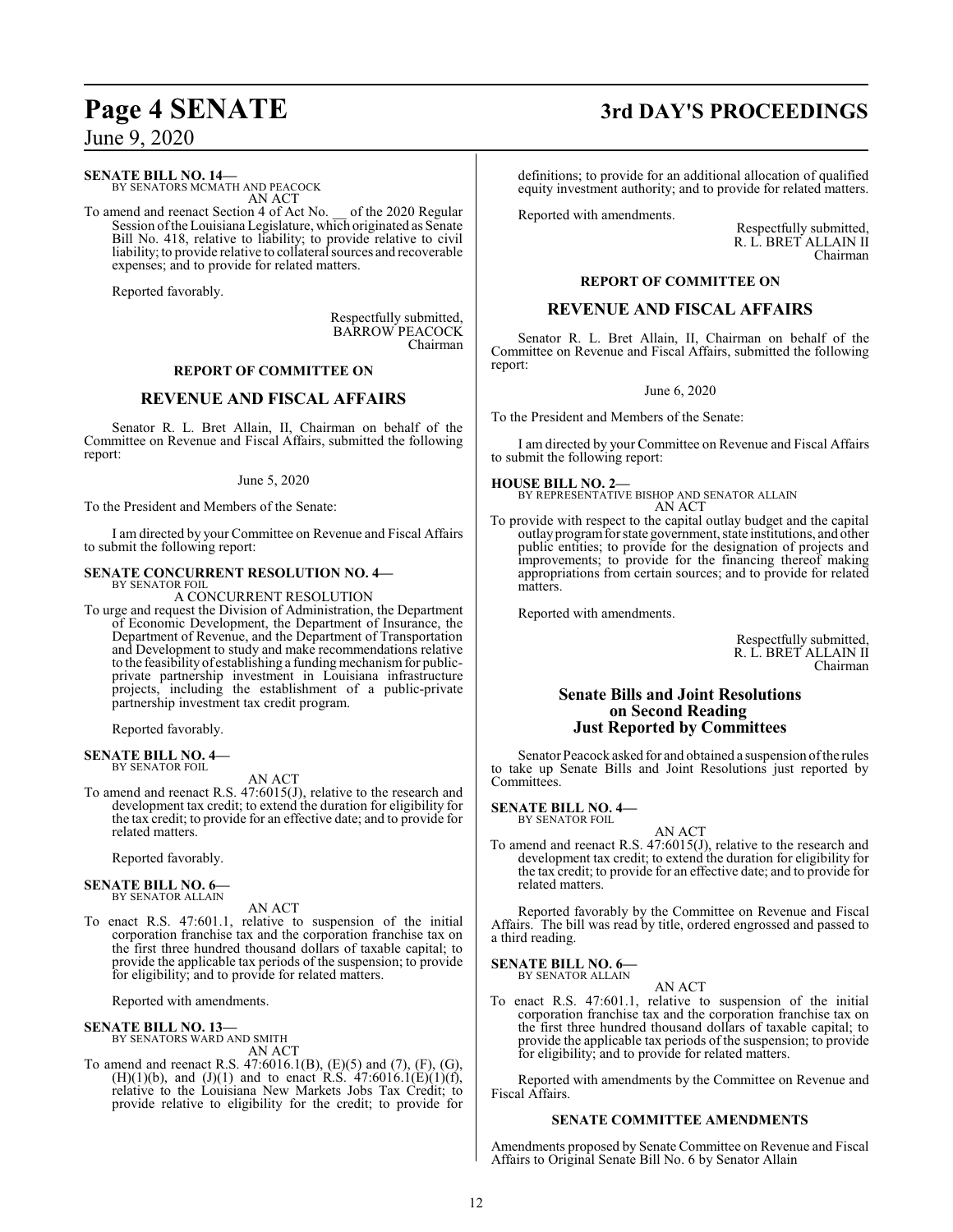## **3rd DAY'S PROCEEDINGS Page 5 SENATE** June 9, 2020

## AMENDMENT NO. 1

On page 2, line 8, after "Section 2." insert:

"The provisions of this Act shall supercede and control to the extent of any conflict between this Act and the provisions of House Concurrent Resolution No. 66 of the 2020 Regular Session of the Legislature.

Section 3."

On motion of Senator Allain, the committee amendment was adopted. The amended bill was read by title, ordered engrossed and passed to a third reading.

### **SENATE BILL NO. 9—** BY SENATOR HEWITT

AN ACT

To repeal R.S. 32:295.1(E), relative to safety belts; to provide relative to the failure to wear safety belts; and to provide for related matters.

Reported with amendments by the Committee on Judiciary A.

### **SENATE COMMITTEE AMENDMENTS**

Amendments proposed by Senate Committee on Judiciary A to Original Senate Bill No. 9 by Senator Hewitt

### AMENDMENT NO. 1

On page 1, line 2, change "repeal" to "amend and reenact"

## AMENDMENT NO. 2

On page 1, line 3, after "safety belts;" and before "and" insert "to provide for certain terms and conditions;"

### AMENDMENT NO. 3

On page 1, delete line 5, and insert the following: "Section 1. R.S. 32:295.1(E) is hereby amended and reenacted to read as follows:

§295.1. Safety belt use; tags indicating exemption \* \* \*

E. In any action to recover damages arising out of the ownership, common maintenance, or operation of a motor vehicle, failure to wear a safety belt in violation of this Section shall not be considered evidence of comparative negligence. Failure to wear a safety belt in violation of this Section shall not be admitted to mitigate damages. **(1) In any action to recover damages arising out of the ownership, common maintenance, or operation of a motor vehicle, failure to wear a safety belt in violation of this Section may be considered evidence of comparative negligence, except when the tortfeaser is found to have been a distracted driver, or charged with a violation of R.S. 14:98 or an ordinance of a political subdivision prohibiting operation of any vehicle or means of transportation or conveyance while intoxicated, impaired, or while under the influence of alcohol, drugs, or any controlled dangerous substance.**

**(2) If a party proves by a preponderance of the evidence that the injured person failed to wear a safety belt in violation of this Section at the time the injury occurred, any damages awarded to that person shall be reduced by ten percent of the total damages awarded to that person. \* \* \***"

On motion of Senator Peacock, the committee amendment was adopted. The amended bill was read by title, ordered engrossed and passed to a third reading.

### **SENATE BILL NO. 11—** BY SENATOR FESI

### AN ACT

To enact Code of Civil Procedure Art. 2004.1, relative to civil actions; to provide relative to nullity of judgments for fraud; to provide for certain terms and conditions; and to provide for related matters.

Reported with amendments by the Committee on Judiciary A.

### **SENATE COMMITTEE AMENDMENTS**

Amendments proposed by Senate Committee on Judiciary A to Original Senate Bill No. 11 by Senator Fesi

### AMENDMENT NO. 1

On page 1, line 12, delete "**the plaintiff in the**" and delete line 13, and insert "**any party to the original final judgment or compromised settlement.**"

On motion of Senator Peacock, the committee amendment was adopted. The amended bill was read by title, ordered engrossed and passed to a third reading.

### **SENATE BILL NO. 13—**

BY SENATORS WARD AND SMITH AN ACT

To amend and reenact R.S. 47:6016.1(B), (E)(5) and (7), (F), (G), (H)(1)(b), and (J)(1) and to enact R.S.  $47:6016.1(E)(1)(f)$ , relative to the Louisiana New Markets Jobs Tax Credit; to provide relative to eligibility for the credit; to provide for definitions; to provide for an additional allocation of qualified equity investment authority; and to provide for related matters.

Reported with amendments by the Committee on Revenue and Fiscal Affairs.

### **SENATE COMMITTEE AMENDMENTS**

Amendments proposed by Senate Committee on Revenue and Fiscal Affairs to Original Senate Bill No. 13 by Senator Ward

### AMENDMENT NO. 1

On page 6, line 19, change "**thirty**" to "**fifty**"

On motion of Senator Allain, the committee amendment was adopted. The amended bill was read by title, ordered engrossed and passed to a third reading.

### **SENATE BILL NO. 14—**

BY SENATORS MCMATH AND PEACOCK AN ACT

To amend and reenact Section 4 of Act No. \_\_ of the 2020 Regular Session ofthe Louisiana Legislature, which originated as Senate Bill No. 418, relative to liability; to provide relative to civil liability; to provide relative to collateral sources and recoverable expenses; and to provide for related matters.

Reported favorably by the Committee on Judiciary A. The bill was read by title, ordered engrossed and passed to a third reading.

### **House Bills and Joint Resolutions on Second Reading Just Reported by Committees**

Senator Allain asked for and obtained a suspension of the rules to take up House Bills and Joint Resolutions just reported by Committees.

### **HOUSE BILL NO. 2—**

BY REPRESENTATIVE BISHOP AND SENATOR ALLAIN AN ACT

To provide with respect to the capital outlay budget and the capital outlay programfor state government, state institutions, and other public entities; to provide for the designation of projects and improvements; to provide for the financing thereof making appropriations from certain sources; and to provide for related matters.

Reported with amendments by the Committee on Revenue and Fiscal Affairs.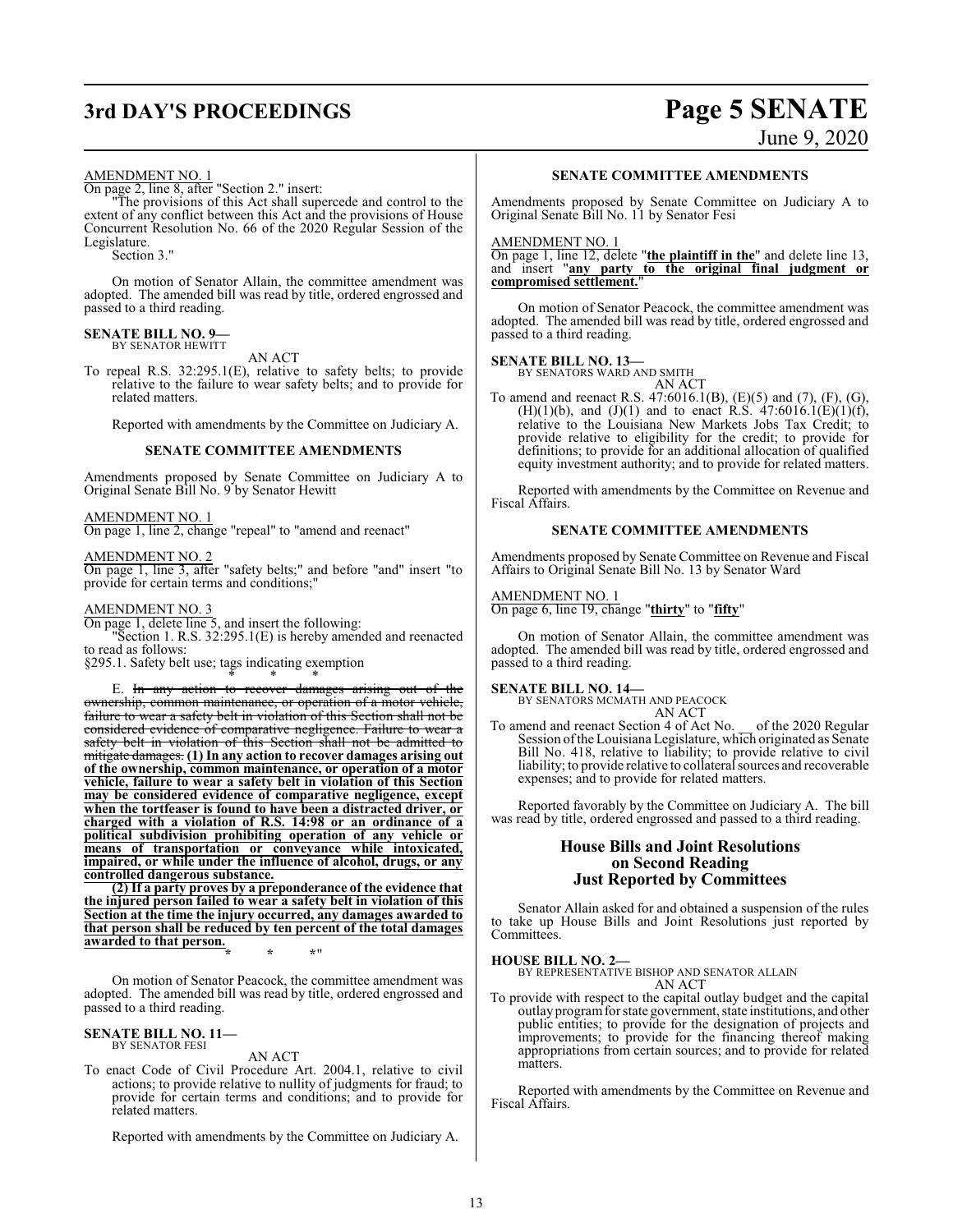# Page 6 SENATE<br>June 9, 2020

# **3rd DAY'S PROCEEDINGS**

| <b>SENATE COMMITTEE AMENDMENTS</b>                                                                                                                                                                                                                                        |                                                   | AMENDMENT NO. 11<br>On page 17, between lines 42 and 43, insert the following:                                                                                    |
|---------------------------------------------------------------------------------------------------------------------------------------------------------------------------------------------------------------------------------------------------------------------------|---------------------------------------------------|-------------------------------------------------------------------------------------------------------------------------------------------------------------------|
| Amendments proposed by Senate Committee on Revenue and Fiscal<br>Affairs to Reengrossed House Bill No. 2 by Representative Bishop                                                                                                                                         |                                                   | "(1360) LA 3227 - LA 157 Intersection Realignment,<br>Planning and Construction                                                                                   |
| <b>AMENDMENT NO. 1</b><br>On page 1, line 5, after "sources;" insert "to provide for the repeal of<br>certain prior bond authorizations; to provide for new bond<br>authorizations; to provide for authorization and sale of such bonds by<br>the State Bond Commission;" |                                                   | (Bossier)<br>Payable from General Obligation Bonds<br>Priority 5<br>4,500,000"<br><b>AMENDMENT NO. 12</b>                                                         |
| AMENDMENT NO. 2<br>On page 8, delete lines 33 and 34                                                                                                                                                                                                                      |                                                   | On page 17, after line 48, insert the following:<br>"() Louisiana Highway 64 and Louisiana Highway 1019                                                           |
| <b>AMENDMENT NO. 3</b><br>On page 8, delete line 41 and insert the following:                                                                                                                                                                                             |                                                   | Roundabout, Planning and Construction<br>(Livingston)<br>Payable from General Obligation Bonds                                                                    |
| "Total                                                                                                                                                                                                                                                                    | \$821,269,880"                                    | 4,500,000<br>Priority 5                                                                                                                                           |
| <b>AMENDMENT NO. 4</b><br>On page 8, after line 41, insert the following:                                                                                                                                                                                                 |                                                   | Pending submittal and late approval of the capital outlay budget<br>request pursuant to the provisions of R.S. 39:112                                             |
| "() Union Diversion Project,<br>Planning and Construction<br>(Ascension, Livingston, St. James<br>St. John the Baptist)                                                                                                                                                   |                                                   | () Intersection Improvements, Planning and Construction<br>(Lafayette)<br>Payable from General Obligation Bonds<br>Priority 5<br>5,000,000                        |
| Payable from General Obligation Bonds<br>Priority 2<br>Priority 5<br>Total                                                                                                                                                                                                | \$<br>350,000<br>\$<br>1.000.000<br>1,350,000     | Pending submittal and late approval of the capital outlay budget<br>request pursuant to the provisions of R.S. 39:112<br>() LA 621 Realignment at LA 73, Planning |
| Pending submittal and approval of the capital outlay budget request<br>pursuant to the provisions of R.S. 39:112."                                                                                                                                                        |                                                   | and Construction<br>(Ascension)<br>Payable from General Obligation Bonds<br>2,500,000<br>Priority 2                                                               |
| <b>AMENDMENT NO. 5</b><br>On page 12, between lines 27 and 28, insert the following:                                                                                                                                                                                      |                                                   | Pending submittal and approval of the capital outlay budget request<br>pursuant to the provisions of R.S. 39:112"                                                 |
| "(1000) Covered Courts at Tennis Center, Planning<br>and Construction<br>(Orleans)                                                                                                                                                                                        |                                                   | AMENDMENT NO. 13<br>On page 22, delete lines 5 through 16                                                                                                         |
| Payable from General Obligation Bonds<br>Priority 2<br>Priority 5<br>Total                                                                                                                                                                                                | 145,000<br>\$<br>\$<br>1,600,000<br>1,745,000"    | <b>AMENDMENT NO. 14</b><br>On page 25, delete line 17, and insert the following:                                                                                  |
| <b>AMENDMENT NO. 6</b>                                                                                                                                                                                                                                                    |                                                   | "Priority 1<br>6,750,000<br>Priority 5<br>\$14,950,000"                                                                                                           |
| On page 14, between lines 38 and 39, insert the following:                                                                                                                                                                                                                |                                                   | <b>AMENDMENT NO. 15</b>                                                                                                                                           |
| "Priority 2                                                                                                                                                                                                                                                               | \$<br>900,000"                                    | On page 25, between lines 42 and 43, insert the following:                                                                                                        |
| <b>AMENDMENT NO. 7</b><br>On page 14, delete line 44, and insert the following.                                                                                                                                                                                           |                                                   | Geology and Psychology Roof Replacement,<br>"(277)<br>Planning and Construction<br>(Orleans)                                                                      |
| "Total                                                                                                                                                                                                                                                                    | \$971,375,923"                                    | Payable from General Obligation Bonds<br>800,000"<br>Priority 5                                                                                                   |
| <b>AMENDMENT NO. 8</b><br>On page 15, delete line 5, and insert the following:                                                                                                                                                                                            |                                                   | <b>AMENDMENT NO. 16</b><br>On page 26, delete lines 29 through 31, and insert the following:                                                                      |
| "Priority 1<br>Priority 5<br>Total                                                                                                                                                                                                                                        | 8,991,700<br>S<br>\$<br>15,000,000<br>23,991,700" | "Priority 1<br>4,785,710"                                                                                                                                         |
| <b>AMENDMENT NO. 9</b><br>On page 17, delete lines 31 and 32, and insert the following:                                                                                                                                                                                   |                                                   | <b>AMENDMENT NO. 17</b><br>On page 27, between lines 25 and 26, insert the following:                                                                             |
| "Priority 5                                                                                                                                                                                                                                                               | 92,350,000                                        | "19/606 LSU SHREVEPORT                                                                                                                                            |
| Total                                                                                                                                                                                                                                                                     | 95,000,000"                                       | (121)<br>Business Continuity Disaster Recovery Equipment,<br>Planning and Construction                                                                            |
| AMENDMENT NO. 10<br>On page 17, delete line 42 and insert the following:                                                                                                                                                                                                  |                                                   | (Caddo)<br>Payable from General Obligation Bonds<br>Priority 5<br>1,300,000"                                                                                      |
| "Priority 2<br>Priority 5<br>Total                                                                                                                                                                                                                                        | \$<br>890,000<br>\$<br>8,010,000<br>8,900,000"    |                                                                                                                                                                   |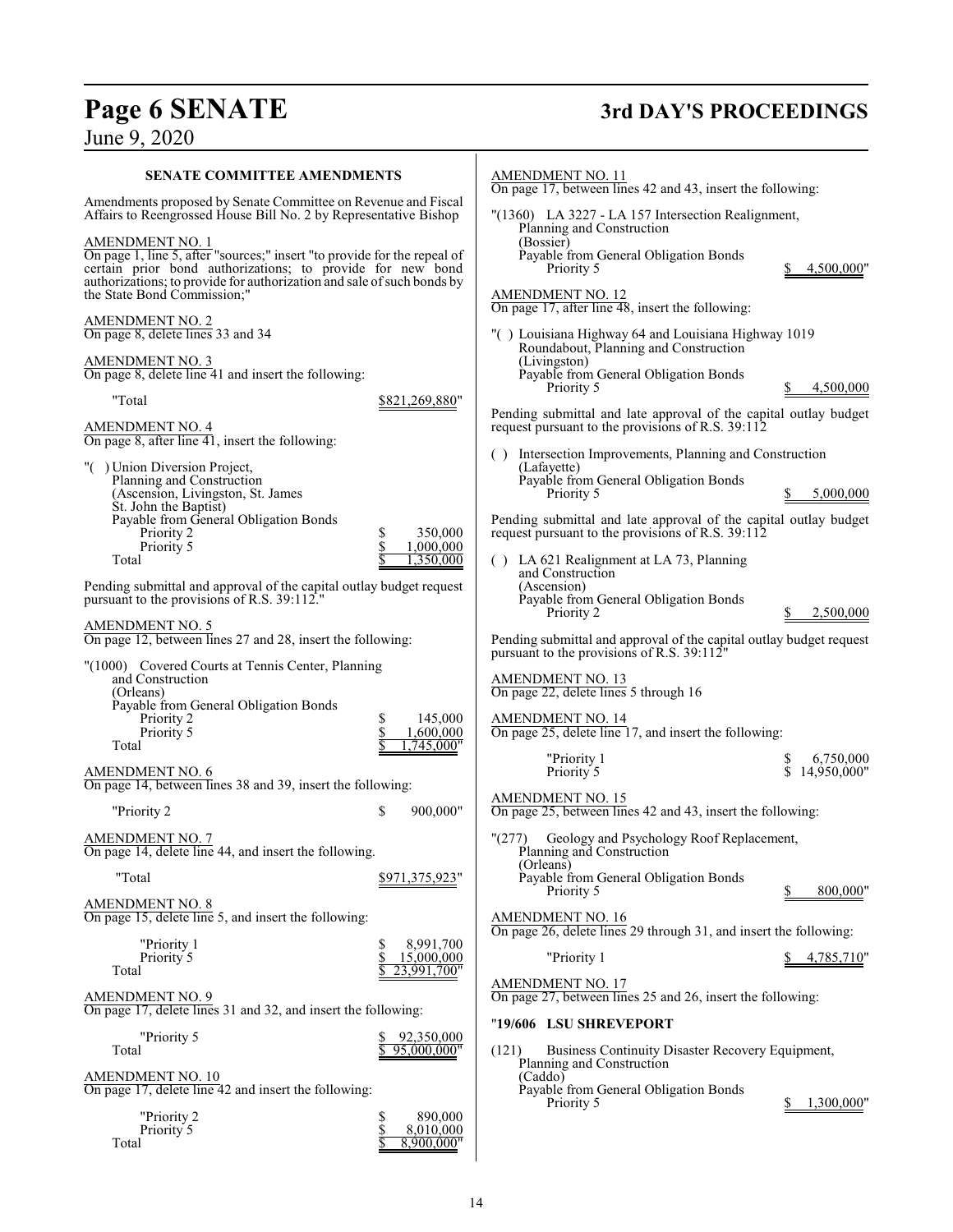# **3rd DAY'S PROCEEDINGS Page 7 SENATE** June 9, 2020

| <b>AMENDMENT NO. 18</b><br>On page 27, between lines 25 and 26, insert the following:                                                                                                                                                                                                                                      | "Priority 2<br>Priority 5                                                                                                                                                         | \$<br>750,000<br>\$<br>4,000,000"                |
|----------------------------------------------------------------------------------------------------------------------------------------------------------------------------------------------------------------------------------------------------------------------------------------------------------------------------|-----------------------------------------------------------------------------------------------------------------------------------------------------------------------------------|--------------------------------------------------|
| Building Exterior Walls and Bridge Repair,<br>(122)<br>Planning and Construction<br>(Caddo)<br>Payable from General Obligation Bonds                                                                                                                                                                                       | <b>AMENDMENT NO. 24</b><br>On page 30, delete lines 19 through 21, and insert the following:                                                                                      |                                                  |
| Priority 2<br>3,000,000"<br><b>AMENDMENT NO. 19</b><br>On page 28, between lines 12 and 13, insert the following:                                                                                                                                                                                                          | "Priority 1<br>Priority 5<br>Total                                                                                                                                                | 2,225,000<br>35,195,000<br>37,420,000"           |
| Stewart Hall - Wall Mount HVAC Units<br>" (534)<br>1st, 2nd and 3rd Floors, Planning and Construction<br>(East Baton Rouge)<br>Payable from General Obligation Bonds                                                                                                                                                       | <b>AMENDMENT NO. 25</b><br>On page 30, delete line 34, and insert the following:<br>"Priority 5                                                                                   | 18,000,000"                                      |
| 180,000<br>Priority 2<br>\$<br>\$<br>Priority 5<br>1,620,000<br>Total<br>1,800,000                                                                                                                                                                                                                                         | <b>AMENDMENT NO. 26</b><br>On page 30, between lines 39 and 40, insert the following:<br>"() Engineering Classroom Building, Planning and                                         |                                                  |
| New STEM Science Complex, Planning and<br>(757)<br>Construction<br>(East Baton Rouge)<br>Payable from General Obligation Bonds<br>47,000,000"<br>Priority 5                                                                                                                                                                | Construction<br>(Lafayette)<br>Payable from General Obligation Bonds<br>Priority 2<br>Priority 5<br>Total                                                                         | 2.500,000<br>S<br>\$<br>12,500,000<br>15,000,000 |
| AMENDMENT NO. 20<br>On page 28, between lines 37 and 38, insert the following:                                                                                                                                                                                                                                             | Pending submittal and late approval of the capital outlay budget<br>request pursuant to the provisions of R.S. 39:112                                                             |                                                  |
| "19/617 SOUTHERN UNIVERSITY NEW ORLEANS                                                                                                                                                                                                                                                                                    | () Health Care Education and Training Facility, Planning                                                                                                                          |                                                  |
| (160)<br>ADA Compliant Restrooms and Public Accommodations<br>in the Cafeteria, University Center, Health & Physical<br>Education, Library and Administration Building,<br>Planning and Construction<br>(Orleans)<br>Payable from General Obligations Bonds<br>250,000<br>Priority 2<br>S<br>Priority 5<br>\$<br>1,400,000 | and Construction<br>(Lafayette)<br>Payable from General Obligation Bonds<br>Priority 2<br>Priority 5<br>Total<br>Pending submittal and late approval of the capital outlay budget | 2,500,000<br>S<br>\$<br>12,500,000<br>15,000,000 |
| ,650,000"<br>Total                                                                                                                                                                                                                                                                                                         | request pursuant to the provisions of R.S. 39:112"                                                                                                                                |                                                  |
| <b>AMENDMENT NO. 21</b><br>On page 28, between lines 37 and 38, insert the following:                                                                                                                                                                                                                                      | <b>AMENDMENT NO. 27</b><br>On page 32, delete line 19, and insert the following:                                                                                                  |                                                  |
| "19/618 SOUTHERN UNIVERSITY SHREVEPORT                                                                                                                                                                                                                                                                                     | "Priority 1<br>Priority 5                                                                                                                                                         | 1,000,000<br>S<br>\$<br>28,000,000"              |
| Lewis Collier Hall Science Building Renovation,<br>(1116)<br>Planning and Construction<br>(Caddo)<br>Payable from General Obligation Bonds                                                                                                                                                                                 | <b>AMENDMENT NO. 28</b><br>On page 32, after line 44, insert the following:                                                                                                       |                                                  |
| \$<br>420,000<br>Priority 2<br>3,780,000                                                                                                                                                                                                                                                                                   | "36/L08 LAKE BORGNE BASIN LEVEE DISTRICT                                                                                                                                          |                                                  |
| Priority 5<br>Φ<br>Total<br>4,200,000<br>New Workforce Training and Technology Center,<br>(1459)                                                                                                                                                                                                                           | Safe House Facility, Design and Construct, Planning<br>(1187)<br>and Construction<br>(St. Bernard)                                                                                |                                                  |
| Planning and Construction<br>(Caddo)<br>Payable from General Obligation Bonds                                                                                                                                                                                                                                              | Payable from General Obligation Bonds<br>Priority 5                                                                                                                               | 1,000,000"                                       |
| \$<br>200,000<br>Priority 1<br>\$<br>Priority 5<br>476,000<br>\$<br>676,000"<br>Total                                                                                                                                                                                                                                      | <b>AMENDMENT NO. 29</b><br>On page 33, between lines 25 and 26, insert the following:                                                                                             |                                                  |
| <b>AMENDMENT NO. 22</b><br>On page 29, between lines 20 and 21, insert the following:                                                                                                                                                                                                                                      | "(1402) Grand Isle Back Levee Flood Protection, Planning<br>and Construction<br>(Jefferson)                                                                                       |                                                  |
| "(1442) Campus Utility Infrastructure Assessment<br>Emergency Repairs/Replacement,<br>Planning and Construction                                                                                                                                                                                                            | Payable from General Obligation Bonds<br>Priority 2<br><b>AMENDMENT NO. 30</b>                                                                                                    | 1,500,000"                                       |
| (Lincoln)<br>Payable from General Obligation Bonds<br>Priority 5<br>3,000,000"                                                                                                                                                                                                                                             | On page 33, delete line 38, and insert the following:<br>"Priority 2                                                                                                              | \$<br>150,000                                    |
| AMENDMENT NO. 23<br>On page 29, delete line 40, and insert the following:                                                                                                                                                                                                                                                  | Priority 5<br>Total                                                                                                                                                               | \$<br>765,000<br>915,000"                        |
|                                                                                                                                                                                                                                                                                                                            |                                                                                                                                                                                   |                                                  |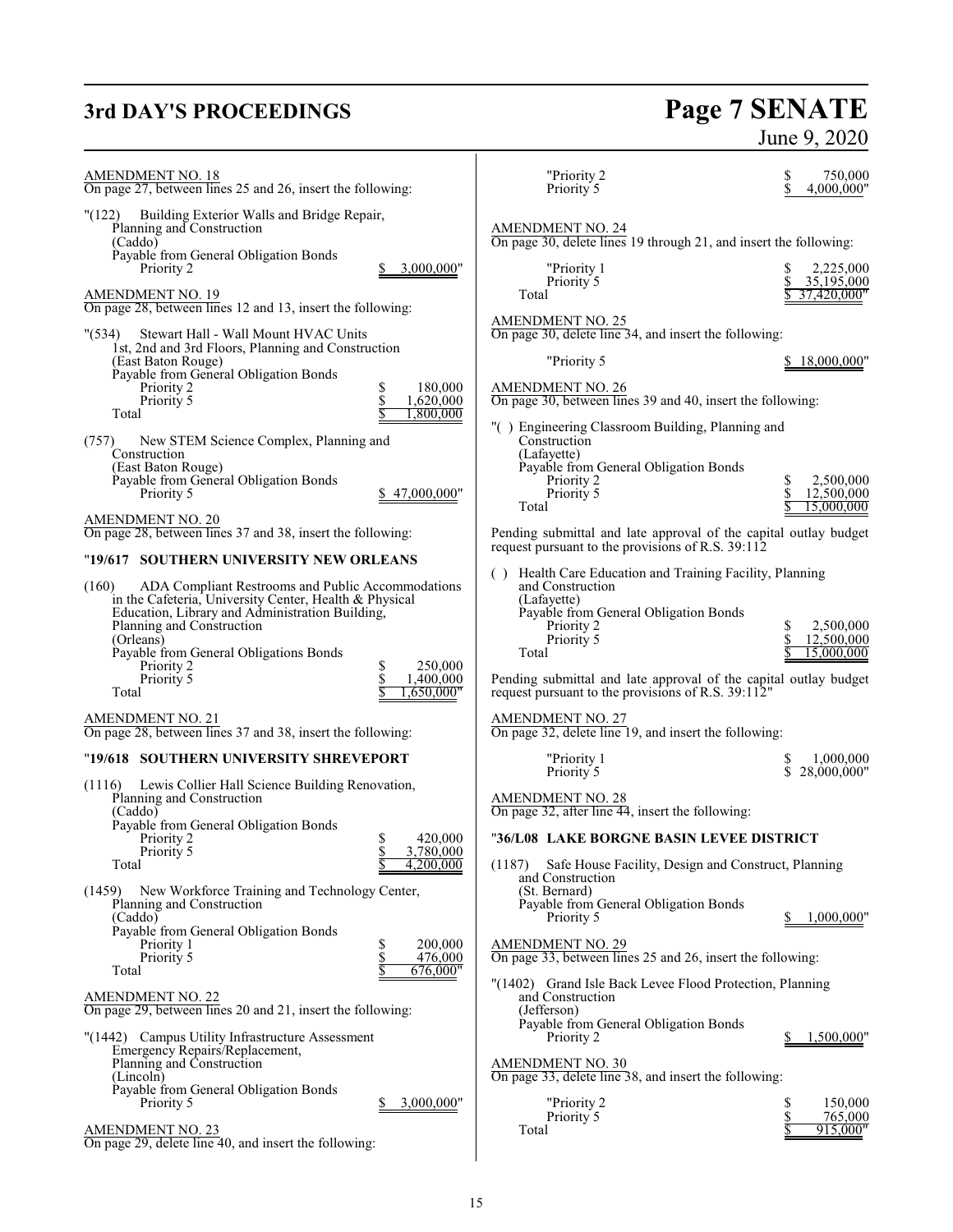# **Page 8 SENATE 3rd DAY'S PROCEEDINGS**

| <b>AMENDMENT NO. 31</b><br>On page 34, delete line 22, and insert the following:                                                                                                                                                    | <b>AMENDMENT NO. 39</b><br>On page 40, delete lines 29 through 31, and insert the following:                                                                                                                                                |
|-------------------------------------------------------------------------------------------------------------------------------------------------------------------------------------------------------------------------------------|---------------------------------------------------------------------------------------------------------------------------------------------------------------------------------------------------------------------------------------------|
| "Priority 5<br>5,910,000"                                                                                                                                                                                                           | "Priority 2<br>1,500,000<br>\$<br>\$<br>Priority 5<br>1.000.000                                                                                                                                                                             |
| <b>AMENDMENT NO. 32</b><br>On page 36, between lines 22 and 23, insert the following:                                                                                                                                               | Payable from State General Fund (Direct)<br>Non-Recurring Revenues<br>12,000<br>Total<br>500.000"                                                                                                                                           |
| "36/P41 JEFFERSON PARISH PORT DISTRICT                                                                                                                                                                                              |                                                                                                                                                                                                                                             |
| () Avondale Marine Facility Improvements, Planning<br>and Construction<br>(Jefferson)<br>Payable from General Obligation Bonds                                                                                                      | <b>AMENDMENT NO. 40</b><br>On page 40, after line $51$ , insert the following:<br>"(95)<br>West Esplanade Pump Station, Planning and<br>Construction                                                                                        |
| Priority 2<br>1.500.000"                                                                                                                                                                                                            | (Jefferson)<br>Payable from General Obligation Bonds                                                                                                                                                                                        |
| <b>AMENDMENT NO. 33</b><br>On page 36, after line 43, insert the following:                                                                                                                                                         | Priority 2<br>S<br>500,000<br>\$<br>3,000,000<br>Priority 5<br>Total<br>\$3,500,000"                                                                                                                                                        |
| "50/J04 ASSUMPTION PARISH                                                                                                                                                                                                           | <b>AMENDMENT NO. 41</b>                                                                                                                                                                                                                     |
| (1269) Plattenville Drainage Improvements, Planning<br>and Construction                                                                                                                                                             | On page 41, between lines 12 and 13, insert the following:                                                                                                                                                                                  |
| (Assumption)<br>Payable from General Obligation Bonds<br>Priority 5<br>2,000,000"                                                                                                                                                   | Woodmere Playground Improvements,<br>"(100)<br>Planning and Construction<br>(Orleans)                                                                                                                                                       |
| <b>AMENDMENT NO. 34</b><br>On page 38, delete line 7, and insert the following:                                                                                                                                                     | Payable from General Obligation Bonds<br>Priority 1<br>1,000,000<br>Priority 5<br>1,190,000                                                                                                                                                 |
| "Priority 5<br>5,987,500"                                                                                                                                                                                                           | Total<br>2.190.000                                                                                                                                                                                                                          |
| <b>AMENDMENT NO. 35</b><br>On page 38, between lines 10 and 11, insert the following:                                                                                                                                               | <b>AMENDMENT NO. 42</b><br>On page 41, between lines 21 and 22, insert the following:                                                                                                                                                       |
| Frankin Parish Activity Center, Planning and<br>"(764)<br>Construction<br>(Franklin)<br>Payable from General Obligation Bonds<br>1,360,600<br>Priority 1<br>\$<br>\$<br>Priority 5<br>1,620,000<br>2.980.600"<br>Total              | "(713) MLK Playground Improvements, Planning and<br>Construction<br>(Jefferson)<br>Payable from General Obligation Bonds<br>Priority 5<br>180,000'<br><b>AMENDMENT NO. 43</b><br>On page 41, between lines 22 and 23, insert the following: |
|                                                                                                                                                                                                                                     |                                                                                                                                                                                                                                             |
| <b>AMENDMENT NO. 36</b><br>On page 38, between lines 31 and 32, insert the following:                                                                                                                                               | "(265) Heymann Park Improvements Project, Planning<br>and Construction<br>(Lafavette)                                                                                                                                                       |
| "(723)<br>Courthouse Elevators, Planning and Construction<br>(Iberia)<br>Payable from General Obligation Bonds<br>Priority 2<br>s<br>\$<br>Priority 5<br>Total<br>180,000"                                                          | Payable from General Obligation Bonds<br>\$<br>250,000<br>Priority 2<br>\$<br>Priority 5<br>750,000<br>.000.000<br>18,000<br>Total<br>162,000<br>(266)<br>University Avenue Corridor Improvements, Planning,                                |
| <b>AMENDMENT NO. 37</b><br>On page $38$ , after line $41$ , insert the following:                                                                                                                                                   | Construction and Acquisition<br>(Lafayette)<br>Payable from General Obligation Bonds<br>3,000,000<br>Priority 2                                                                                                                             |
| "(1025) Courthouse Roof Replacement, Planning and<br>Construction<br>(Iberia)                                                                                                                                                       | \$<br>Priority 5<br>10,000,000<br>Total<br>13.000.000"                                                                                                                                                                                      |
| Payable from General Obligation Bonds<br>540,000"<br>Priority 5                                                                                                                                                                     | <b>AMENDMENT NO. 44</b><br>On page 41, delete lines 43 through 47 and insert the following:                                                                                                                                                 |
| <b>AMENDMENT NO. 38</b><br>On page 39, after line 49, insert the following:                                                                                                                                                         | (Lafourche)<br>Payable from General Obligation Bonds<br>\$<br>1,000,000<br>"Priority 2                                                                                                                                                      |
| "(61)<br>East Bank Backup Generators West: Sewer Lift<br>Station Backup Generators (Camp Plauche,<br>Transcontinental at West Metairie and<br>Transcontinental at Vineland)<br>(Jefferson)<br>Payable from General Obligation Bonds | \$<br>Priority 5<br>1,187,000<br>Total<br>2,187,000"<br><b>AMENDMENT NO. 45</b><br>On page 43, between lines 27 and 28, insert the following:                                                                                               |
| 3,500,000"<br>Priority 5                                                                                                                                                                                                            | Steep Bayou Sewer - Phase 3, Planning, Construction,<br>"(458)<br>Right-of-way Acquisition<br>(Ouachita)<br>Payable from General Obligation Bonds                                                                                           |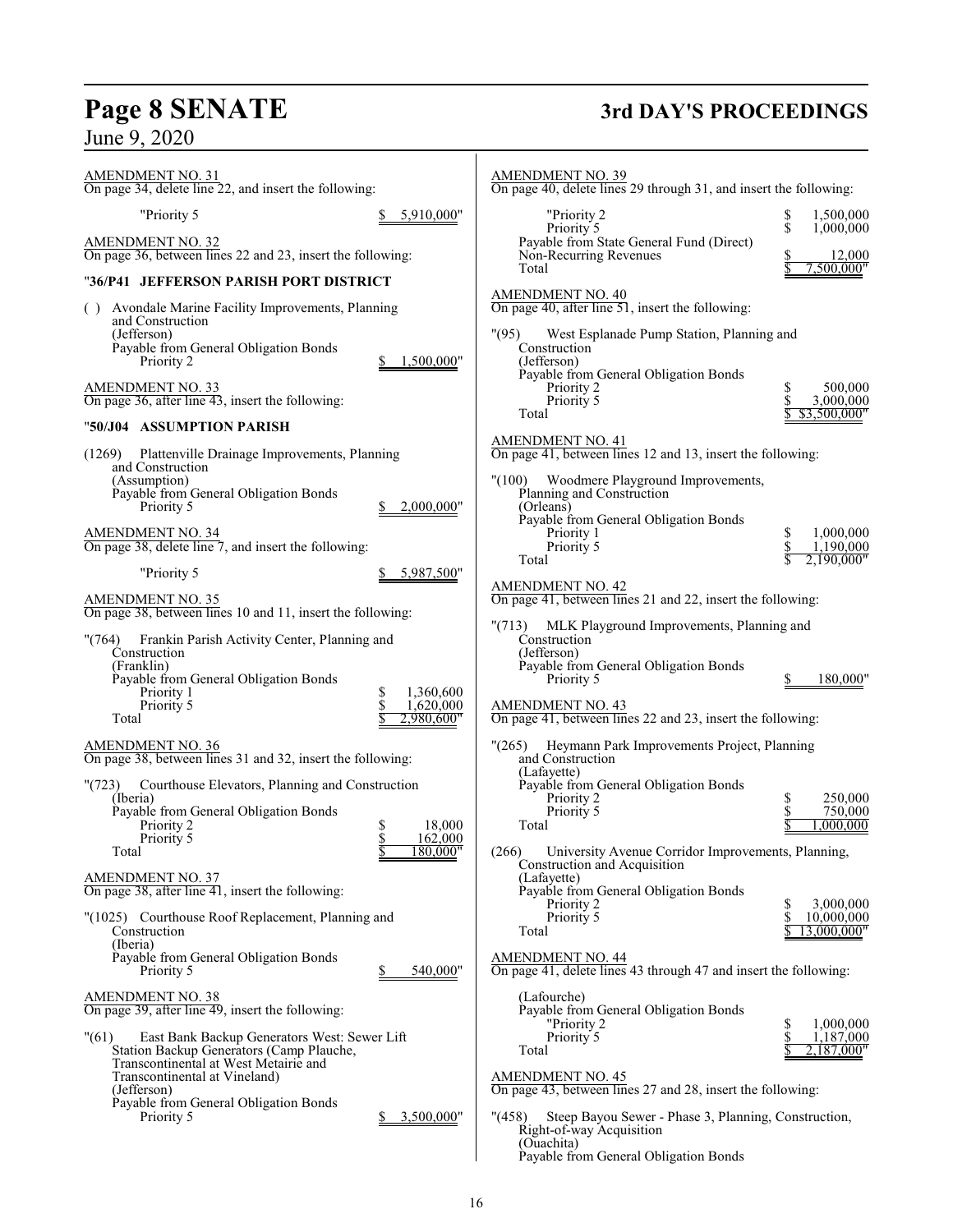# **3rd DAY'S PROCEEDINGS Page 9 SENATE** June 9, 2020

| Priority 2<br>Priority 5<br>Total                                                                                                                                                                          | \$<br>175,000<br>\$<br>1,570,000<br>,745,000"    | <b>AMENDMENT NO. 53</b><br>On page 47, delete lines 35 through 38, and insert the following:                                                                                                                                                                    |                                   |
|------------------------------------------------------------------------------------------------------------------------------------------------------------------------------------------------------------|--------------------------------------------------|-----------------------------------------------------------------------------------------------------------------------------------------------------------------------------------------------------------------------------------------------------------------|-----------------------------------|
| <b>AMENDMENT NO. 46</b><br>On page 43, after line 45, insert the following:                                                                                                                                |                                                  | "Priority 5<br>Payable from State General Fund (Direct)<br>Non-Recurring Revenues                                                                                                                                                                               | \$<br>5,885,000<br>800,000<br>S   |
| "(1090) Courthouse Annex Phase 2, Planning and<br>Construction<br>(Pointe Coupee)<br>Payable from General Obligation Bonds<br>Priority 5                                                                   | 530,000"                                         | Total<br>AMENDMENT NO. 54<br>On page 48, delete line 14, and insert the following:<br>"Priority 1                                                                                                                                                               | 6,685,000"<br>750,000<br>\$<br>\$ |
| <b>AMENDMENT NO. 47</b><br>On page 44, between lines 14 and 15, insert the following:                                                                                                                      |                                                  | Priority 5<br>Total                                                                                                                                                                                                                                             | 1,000,000<br>.750.000"            |
| "50/J44 ST. BERNARD PARISH                                                                                                                                                                                 |                                                  | <b>AMENDMENT NO. 55</b><br>On page 48, after line 46, insert the following:                                                                                                                                                                                     |                                   |
| St. Bernard Parish Jail Renovations,<br>(943)<br>Planning and Construction                                                                                                                                 |                                                  | "50/J59 WASHINGTON PARISH                                                                                                                                                                                                                                       |                                   |
| (St. Bernard)<br>Payable from General Obligation Bonds<br>Priority 5                                                                                                                                       | 4,000,000                                        | (223)<br>Washington Parish Courthouse HVAC, Planning<br>and Construction<br>(Washington)<br>Payable from General Obligation Bonds                                                                                                                               |                                   |
| <b>ST. CHARLES PARISH</b><br>50/J45                                                                                                                                                                        |                                                  | Priority 5                                                                                                                                                                                                                                                      | 400,000"                          |
| Fifth Street Drainage Improvements, Planning<br>(834)<br>and Construction<br>(St. Charles)                                                                                                                 |                                                  | <b>AMENDMENT NO. 56</b><br>On page 49, delete lines 43 and 44, and insert the following:                                                                                                                                                                        |                                   |
| Payable from General Obligation Bonds<br>Priority 2                                                                                                                                                        | 450,000"                                         | "Payable from General Obligation Bonds<br>Priority 2<br>Priority 5                                                                                                                                                                                              | \$<br>200,000<br>\$<br>700,000    |
| <b>AMENDMENT NO. 48</b><br>On page 44, delete lines 34 through 39                                                                                                                                          |                                                  | Payable from State General Fund (Direct)<br>Non-Recurring Revenues<br>Total                                                                                                                                                                                     | 100,000<br>.000.000"              |
| <b>AMENDMENT NO. 49</b><br>On page 44, between lines 39 and 40, insert the following:                                                                                                                      |                                                  | <b>AMENDMENT NO. 57</b>                                                                                                                                                                                                                                         |                                   |
| "50/J48 ST. JOHN THE BAPTIST PARISH                                                                                                                                                                        |                                                  | On page 50, between lines 1 and 2, insert the following:                                                                                                                                                                                                        |                                   |
| (1404)<br>Lions Water Treatment Plant Upgrades and a<br>Mississippi River Water Source for LaPlace<br>(St. John the Baptist)<br>Payable from General Obligation Bonds<br>Priority 2<br>Priority 5<br>Total | 100,000<br>\$<br>\$<br>900,000<br>000.000"       | "(149)<br>Pride Fire District No. 8, New Indian Mound Station<br>Planning and Construction<br>(East Baton Rouge)<br>Payable from General Obligation Bonds<br>Priority 5<br><b>AMENDMENT NO. 58</b><br>On page 50, between lines 9 and 10, insert the following: | 720,000"<br>\$                    |
| <b>AMENDMENT NO. 50</b><br>On page 45, delete line 26, and insert the following:                                                                                                                           |                                                  | "50/M26 BLANCHARD                                                                                                                                                                                                                                               |                                   |
| "Priority 1<br>Priority 5<br>Total                                                                                                                                                                         | 200,000<br>\$<br>Š<br>1,100,000<br>.300.000"     | Alternate Water Supply Main, Planning and<br>(858)<br>Construction<br>(Caddo)<br>Payable from General Obligation Bonds<br>Priority 5                                                                                                                            | 815,000"                          |
| <b>AMENDMENT NO. 51</b><br>On page 46, delete line 23, and insert the following:                                                                                                                           |                                                  | <b>AMENDMENT NO. 59</b><br>On page 51, between lines 34 and 35, insert the following:                                                                                                                                                                           |                                   |
| "Priority 1<br>Priority <sup>5</sup><br>Total                                                                                                                                                              | 750,000<br>\$<br>\$<br>9,108,000<br>9,858,000"   | "50/M57 COVINGTON                                                                                                                                                                                                                                               |                                   |
| <b>AMENDMENT NO. 52</b><br>On page 47, delete lines 5 through 7, and insert the following:<br>"Priority 2<br>Priority 5<br>Total                                                                           | \$<br>1,000,000<br>\$<br>2,500,000<br>3,500,000" | Covington Wastewater Treatment Plant<br>(201)<br>Rehabilitation, Planning and Construction<br>(St. Tammany)<br>Payable from General Obligation Bonds<br>Priority 2<br><b>AMENDMENT NO. 60</b><br>On page 52, between lines 18 and 19, insert the following:     | 900,000"                          |
|                                                                                                                                                                                                            |                                                  | "50/M64 DEQUINCY                                                                                                                                                                                                                                                |                                   |
|                                                                                                                                                                                                            |                                                  | (537)<br>Wastewater Treatment Plant Improvements, Planning                                                                                                                                                                                                      |                                   |

and Construction (Calcasieu)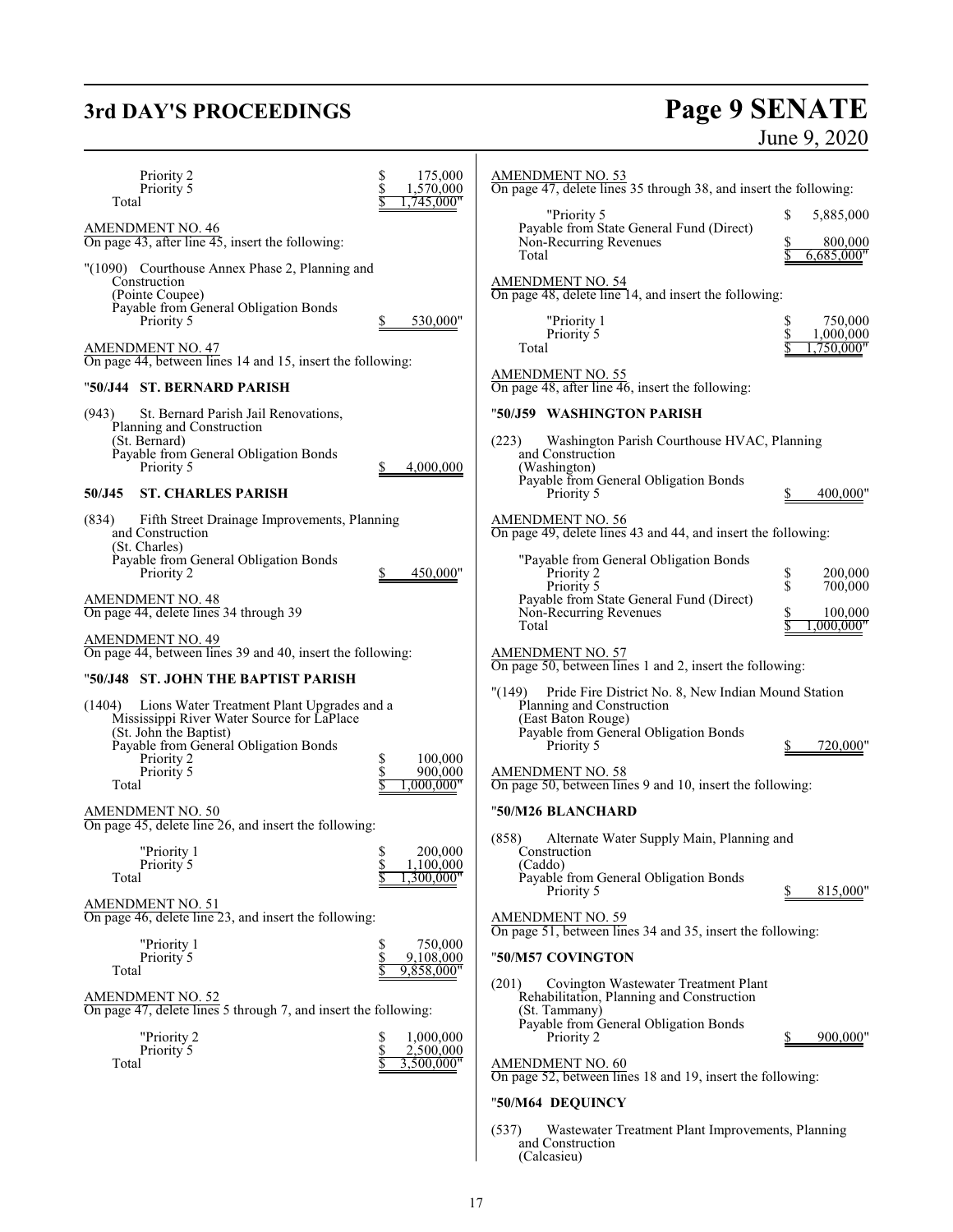Planning and Construction

(Desoto)

June 9, 2020

# **Page 10 SENATE 3rd DAY'S PROCEEDINGS**

| Payable from General Obligation Bonds<br>810,000"<br>Priority 5                                                                                                                                                                     | Payable from General Obligation Bonds<br>2,570,000"<br>Priority 5                                                                                                                       |
|-------------------------------------------------------------------------------------------------------------------------------------------------------------------------------------------------------------------------------------|-----------------------------------------------------------------------------------------------------------------------------------------------------------------------------------------|
| <b>AMENDMENT NO. 61</b><br>On page 52, between lines 33 and 34, insert the following:                                                                                                                                               | AMENDMENT NO. 66<br>On page 59, between lines 9 and 10, insert the following:                                                                                                           |
| Blankenship Dr. Water Line Replacement, Planning<br>"(543)                                                                                                                                                                          | 50/MJ9 MOORINGSPORT                                                                                                                                                                     |
| and Construction<br>(Beauregard)<br>Payable from General Obligation Bonds<br>630,000<br>Priority 5                                                                                                                                  | Parking Lot, Driveway, Sidewalks and Walking Track,<br>"(765)<br>Planning and Construction<br>(Caddo)                                                                                   |
| <b>AMENDMENT NO. 62</b><br>On page 54, after line 48, insert the following:                                                                                                                                                         | Payable from General Obligation Bonds<br>750,000"<br>Priority 5                                                                                                                         |
| Connector Road for City of Gonzales Hospital<br>(216)<br>District, Planning and Construction                                                                                                                                        | <b>AMENDMENT NO. 67</b><br>On page 60, between lines 7 and 8, insert the following:                                                                                                     |
| (Ascension)<br>Payable from General Obligation Bonds<br>Priority 5<br>3,400,000"                                                                                                                                                    | "(694) Citywide Parks and Playgrounds Improvements 2,<br>Planning and Construction<br>(Orleans)                                                                                         |
| "50/MA7 GRAMERCY                                                                                                                                                                                                                    | Payable from General Obligation Bonds<br>Priority 5<br>100,000                                                                                                                          |
| (907)<br>Sewer Force Main, Planning and Construction<br>(St. James)                                                                                                                                                                 | (696) Algiers Levee Top Bike Path Extension, Planning and<br>Construction                                                                                                               |
| Payable from General Obligation Bonds<br>Priority 5<br>490,000"                                                                                                                                                                     | (Orleans)<br>Payable from General Obligation Bonds<br>Priority 5<br>4,000,000"                                                                                                          |
| AMENDMENT NO. 63<br>On page 55, between lines 14 and 15, insert the following:                                                                                                                                                      | <b>AMENDMENT NO. 68</b><br>On page 60, between lines 14 and 15, insert the following:                                                                                                   |
| "() City Hall Exterior and Interior Renovation, Planning and<br>Construction<br>(Jefferson)                                                                                                                                         | "(705) Treme Center Improvements Elevator Accessibility,<br>Planning and Construction                                                                                                   |
| Payable from General Obligation Bonds<br>\$<br>354,800<br>Priority 1<br>\$<br>Priority 5<br>2,660,000                                                                                                                               | (Orleans)<br>Payable from General Obligation Bonds<br>Priority 5<br>390,000"                                                                                                            |
| 3,014,800<br>Total                                                                                                                                                                                                                  | <b>AMENDMENT NO. 69</b>                                                                                                                                                                 |
| Pending submittal and late approval of capital outlay budget request<br>pursuant to the provisions of R.S. 39:112"                                                                                                                  | On page 60, between lines 41 and 42, insert the following:                                                                                                                              |
| <b>AMENDMENT NO. 64</b><br>On page 57, delete line 23, and insert the following:                                                                                                                                                    | "(712) Joe Bartholomew Golf Course Storm Shelter/Restrooms<br>Portico Units, Planning, Acquisition, Installation, and<br>Construction                                                   |
| "Priority 1<br>200,000<br>\$<br>\$<br>800,000<br>Priority 2                                                                                                                                                                         | (Orleans)<br>Payable from General Obligation Bonds<br>Priority 1<br>300,000'                                                                                                            |
| \$<br>Priority 5<br>1,000,000<br>2,000,000"<br>Total                                                                                                                                                                                | <b>AMENDMENT NO. 70</b><br>On page 61, delete lines 22 through 28                                                                                                                       |
| <b>AMENDMENT NO. 65</b><br>On page 57, between lines 23 and 24, insert the following:                                                                                                                                               | <b>AMENDMENT NO. 71</b><br>On page 61, delete lines 37 through 40, and insert the following:                                                                                            |
| "50/MG1<br><b>LAKE PROVIDENCE</b>                                                                                                                                                                                                   | "Priority 2<br>\$<br>1,500,000                                                                                                                                                          |
| Street Improvements, Planning and Construction<br>(1358)<br>(East Carroll)                                                                                                                                                          | \$<br>Priority 5<br>2,250,000<br>Payable from State General Fund (Direct)                                                                                                               |
| Payable from General Obligation Bonds<br>225,000<br>Priority 5<br>\$                                                                                                                                                                | Non-Recurring Revenues<br>500,000<br>4,250,000<br>Total                                                                                                                                 |
| 50/MG3 LEESVILLE                                                                                                                                                                                                                    | 50/MM8 PARKS                                                                                                                                                                            |
| City of Leesville, Sanitary Sewer Extension for Fort<br>(559)<br>Polk Entrance Road, Planning and Construction<br>(Vernon)<br>Payable from General Obligation Bonds<br>500,000<br>Priority 2<br>\$<br>\$<br>2,000,000<br>Priority 5 | Parks Water System Improvements,<br>(<br>Planning and Construction<br>(St. Martin)<br>Payable from General Obligation Bonds<br>20,000<br>Priority 2<br>2<br>\$<br>220,000<br>Priority 5 |
| \$<br>Total<br>2,500,000                                                                                                                                                                                                            | Total<br>240,000                                                                                                                                                                        |
| 50/MH1 LOGANSPORT                                                                                                                                                                                                                   | Pending approval of the capital outlay budget request pursuant to the<br>provisions of R.S. 39:112"                                                                                     |
| (648)<br>Town of Logansport, Recreational Improvements,                                                                                                                                                                             |                                                                                                                                                                                         |

 $\mathsf{l}$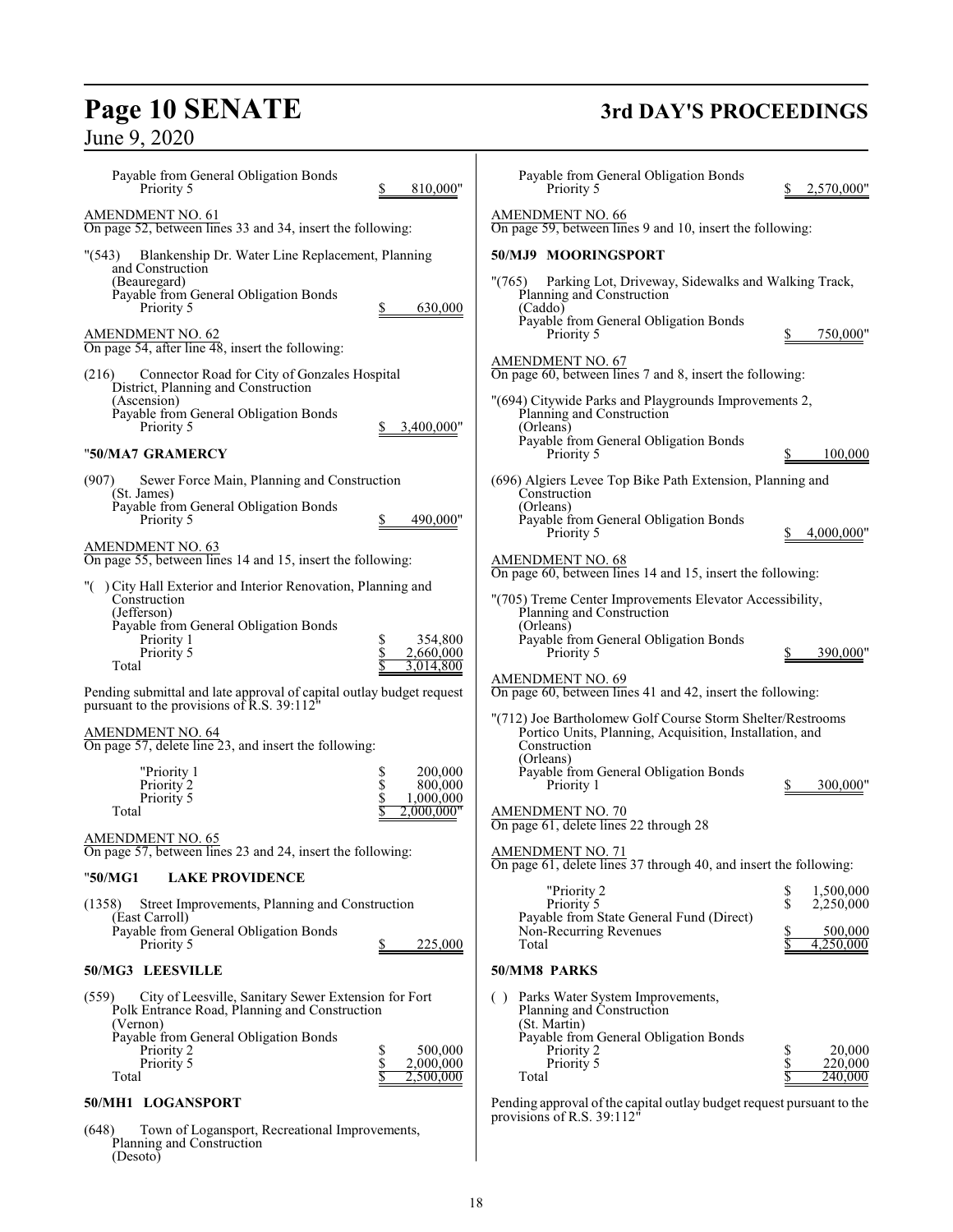## **3rd DAY'S PROCEEDINGS**

Planning and Construction

(St. Tammany)

# **Page 11 SENATE**<br>June 9, 2020

| <b>AMENDMENT NO. 72</b><br>On page 61, delete line 47, and insert the following:                        |                                      | Payable from General Obligation Bonds<br>Priority 5                                                      | 250,000"                         |
|---------------------------------------------------------------------------------------------------------|--------------------------------------|----------------------------------------------------------------------------------------------------------|----------------------------------|
| "Priority 1<br>Priority 5<br>Total                                                                      | 200,000<br>\$<br>260,000<br>460,000" | <b>AMENDMENT NO. 81</b><br>On page 68, between lines 37 and 38, insert the following:                    |                                  |
|                                                                                                         |                                      | "50/N17 NEW ORLEANS CAREER CENTER                                                                        |                                  |
| <b>AMENDMENT NO. 73</b><br>On page 63, between lines 6 and 7, insert the following:                     |                                      | Expanding High Wages, High Demand Career and<br>Technical Training, Planning and Construction            |                                  |
| "50/MQ2RUSTON                                                                                           |                                      | (Orleans)<br>Payable from General Obligation Bonds                                                       |                                  |
| (1214) New Road from Highway 150 to I-20 South Frontage<br>Road, Planning and Construction<br>(Lincoln) |                                      | Priority 5<br>Pending submittal and late approval of capital outlay budget request                       | 1,000,000                        |
| Payable from General Obligation Bonds<br>Priority 2                                                     | 325,000<br>S                         | pursuant to the provisions of R.S. 39:112"                                                               |                                  |
| Priority 5<br>Total                                                                                     | \$<br>1,500,000<br>1,825,000"        | <b>AMENDMENT NO. 82</b><br>On page $68$ , after line $44$ , insert the following:                        |                                  |
| <b>AMENDMENT NO. 74</b><br>On page 63, delete lines 34 through 38, and insert the following:            |                                      | "50/N33 ENGLAND ECONOMIC<br><b>AND</b><br><b>DEVELOPMENT BOARD</b>                                       | <b>INDUSTRIAL</b>                |
| "Priority 1<br>Priority 5                                                                               | 817,300<br>\$<br>\$<br>972,700       | (1260) High-Bay Aircraft Maintenance Hangar, Planning<br>and Construction                                |                                  |
| Payable from State General Fund (Direct)<br>Non-Recurring Revenues<br>Total                             | 10,000<br>0.800,000"                 | (Rapides)<br>Payable from General Obligation Bonds<br>Priority 5                                         | 1,000,000"                       |
| $\frac{\text{AMENDMENT NO. 75}}{\text{On page 63, delete line 44, and insert the following:}}$          |                                      | <b>AMENDMENT NO. 83</b><br>On page 69, between lines 10 and 11, insert the following:                    |                                  |
| "Priority 1<br>Priority 5                                                                               | \$<br>325,000<br>\$<br>100,000       | "50/N40 LAFAYETTE<br><b>ECONOMIC</b><br><b>AUTHORITY</b>                                                 | <b>DEVELOPMENT</b>               |
| Total                                                                                                   | 425,000"                             | Lafayette Innovation Center, Planning                                                                    |                                  |
| <b>AMENDMENT NO. 76</b><br>On page 64, delete lines 20 through 23, and insert the following:            |                                      | (766)<br>and Construction<br>(Lafayette)                                                                 |                                  |
| "Priority 2                                                                                             | 2,000,000<br>\$                      | Payable from General Obligation Bonds<br>Priority 1                                                      | \$<br>50,000                     |
| Priority 5<br>Payable from State General Fund (Direct)                                                  | \$<br>4,500,000                      | Priority 2<br>Priority 5                                                                                 | \$<br>\$<br>450,000<br>6,500,000 |
| Non-Recurring Revenues<br>Total                                                                         | 1,000,000<br>7,500,000"              | Total                                                                                                    | 7.000.000                        |
| <b>AMENDMENT NO. 77</b><br>On page 64, delete line 39, and insert the following:                        |                                      | Pending late approval of the capital outlay budget request pursuant<br>to the provisions of R.S. 39:112" |                                  |
| "Priority 1                                                                                             | \$<br>500,000                        | <b>AMENDMENT NO. 84</b><br>On page 69, after line 48, insert the following:                              |                                  |
| Priority 5<br>Total                                                                                     | \$<br>75,000<br>575,000"             | "50/NBC CAPITOL CITY FAMILY HEALTH CENTER, INC.                                                          |                                  |
| <b>AMENDMENT NO. 78</b><br>On page 65, delete line 13, and insert the following:                        |                                      | Care South Medical and Dental Expansion, Planning<br>(772)<br>and Construction                           |                                  |
| "Priority 2                                                                                             | \$<br>1,000,000                      | (East Baton Rouge)<br>Payable from General Obligation Bonds                                              |                                  |
| Priority 5                                                                                              | \$<br>9,000,000                      | Priority 1                                                                                               | 500,000<br>S                     |
| Total                                                                                                   | 10.000.000"                          | Priority 5<br>Total                                                                                      | \$<br>50,000<br>550,000"         |
| <b>AMENDMENT NO. 79</b><br>On page 67, delete lines 45 through 48, and insert the following:            |                                      | AMENDMENT NO. 85                                                                                         |                                  |
| "Priority 2                                                                                             | \$<br>250,000                        | On page 70, delete lines 8 through 11, and insert the following:                                         |                                  |
| Payable from State General Fund (Direct)                                                                |                                      | "Priority 1                                                                                              | \$<br>1,208,400                  |
| Non-Recurring Revenues<br>Total                                                                         | 12,000<br>,161,300"                  | Payable from State General Fund (Direct)<br>Non-Recurring Revenues                                       | 68,600"<br>S                     |
| <b>AMENDMENT NO. 80</b><br>On page 68, between lines 22 and 23, insert the following:                   |                                      | <b>AMENDMENT NO. 86</b><br>On page 70, delete line 18, and insert the following:                         |                                  |
| "50/N10 ST. TAMMANY PARISH FIRE DISTRICT #5                                                             |                                      | "Priority 1                                                                                              | \$<br>256,000                    |
| Improvements at Fire Station 53 and Fire Station 51,<br>(254)                                           |                                      | Priority 2<br>Total                                                                                      | \$<br>300,000<br>556,000"        |

 $\overline{\phantom{a}}$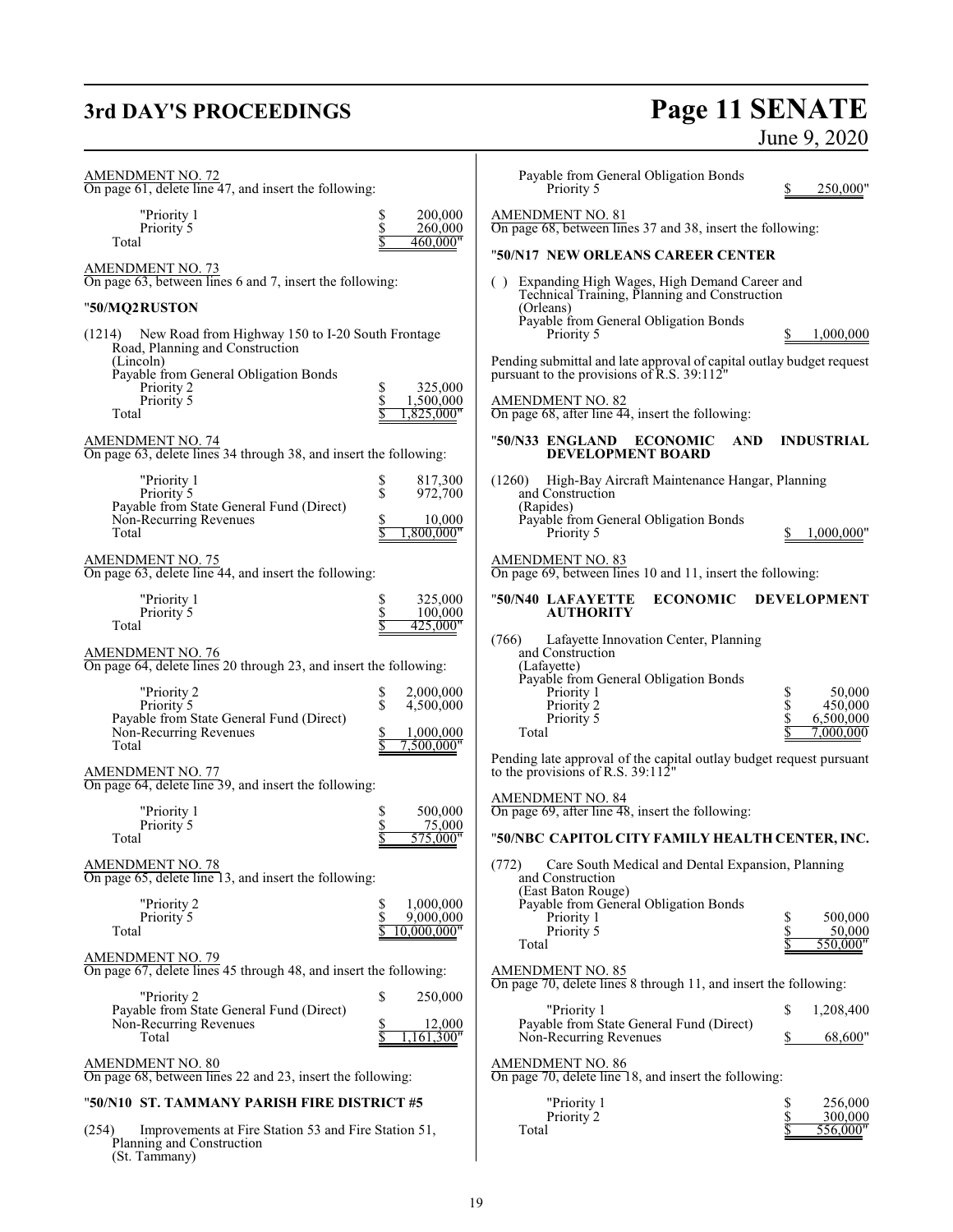| AMENDMENT NO. 87<br>On page 70, between lines 27 and 28, insert the following:                                                             |                                               | "Priority 1<br>Payable from State General Fund (Direct)                                                                                                                                                                                                                            | \$<br>3,100,000                                    |
|--------------------------------------------------------------------------------------------------------------------------------------------|-----------------------------------------------|------------------------------------------------------------------------------------------------------------------------------------------------------------------------------------------------------------------------------------------------------------------------------------|----------------------------------------------------|
| FIFTH WARD RECREATION DISTRICT OF<br>"50/NCM<br><b>ST. HELENA PARISH</b>                                                                   |                                               | Non-Recurring Revenues<br>Total                                                                                                                                                                                                                                                    | 15,000<br>3,115,000"                               |
| Recreation District Baseball Fields, Planning and<br>(954)<br>Construction                                                                 |                                               | AMENDMENT NO. 96<br>On page 77, between lines 20 and 21, insert the following:                                                                                                                                                                                                     |                                                    |
| (St. Helena)<br>Payable from General Obligation Bonds                                                                                      |                                               | "50/NZD ST. MARY PARISH HOSPITAL DISTRICT #1                                                                                                                                                                                                                                       |                                                    |
| Priority 2<br>Priority 5<br>Total                                                                                                          | 422,400<br>\$<br>\$<br>575,000<br>997,400     | Franklin Foundation Hospital Wellness Center<br>(242)<br>(St. Mary)<br>Payable from General Obligation Bonds                                                                                                                                                                       |                                                    |
| 50/NDN OPPORTUNITIES INDUSTRIALIZATION CENTER<br><b>INCORPORATED OF OUACHITA</b>                                                           |                                               | Priority 5<br>AMENDMENT NO. 97<br>On page 77, delete line 35, and insert the following:                                                                                                                                                                                            | 1.000.000"                                         |
| (1174) New Education Building, Planning and Construction<br>(Ouachita)<br>Payable from General Obligation Bond<br>Priority 1<br>Priority 5 | 405,000<br>S<br>\$<br>1,845,000               | "Priority 1<br>Priority 5<br>Total                                                                                                                                                                                                                                                 | S<br>205,000<br>3,165,000<br>3,370,000"            |
| Total<br><b>AMENDMENT NO. 88</b>                                                                                                           | ,250,000"                                     | AMENDMENT NO. 98<br>On page 78, delete line 17, and insert the following:                                                                                                                                                                                                          |                                                    |
| On page 71, line 33, after "St. James" delete the remainder of the line,<br>and insert "Parish Hospital"                                   |                                               | "Priority 2<br>Priority 5<br>Total                                                                                                                                                                                                                                                 | \$<br>750,000<br>\$<br>250,000<br>,000,000"        |
| <b>AMENDMENT NO. 89</b><br>On page 72, delete lines 5 and 6, and insert the following:                                                     |                                               | <b>AMENDMENT NO. 99</b><br>On page 79, between lines 29 and 30, insert the following:                                                                                                                                                                                              |                                                    |
| "Priority 1<br>Priority 5                                                                                                                  | 2,839,000<br>$\dot{\mathbb{S}}$<br>5,059,500" | "Section 1.B. Appropriated Debt Projects. The projects listed in<br>this section are to be funded through the sale of bonds and secured                                                                                                                                            |                                                    |
| <b>AMENDMENT NO. 90</b><br>On page 72, delete lines 17 and 18, and insert the following:                                                   |                                               | from state appropriation.                                                                                                                                                                                                                                                          |                                                    |
| "Priority 1<br>Priority 5                                                                                                                  | 2,000,000<br>\$<br>\$<br>1,000,000"           | LOUISIANA CORRECTIONAL INSTITUTE FOR<br>08/406<br><b>WOMEN</b>                                                                                                                                                                                                                     |                                                    |
| <b>AMENDMENT NO. 91</b><br>On page 74, after line 48, insert the following:                                                                |                                               | (134) Rebuild and/or Replace Facility Due to Damage from<br>2016 Flood Event<br>(Iberville)<br>Payable from General Obligation Bonds                                                                                                                                               |                                                    |
| "50/NTL GIRL SCOUTS LOUISIANA EAST, INC.<br>(498) Emergency Repairs to Lake Valve and                                                      |                                               | Priority 5<br>Payable from Interagency Transfers<br>Payable from Revenue Bonds                                                                                                                                                                                                     | 17,000,000<br>\$<br>43,000,000<br>\$<br>40,000,000 |
| Spillway at Girl Scout Camp Whispering<br>Pines, Planning and Construction                                                                 |                                               | Total                                                                                                                                                                                                                                                                              | 100,000,000                                        |
| (Tangipahoa)<br>Payable from General Obligation Bonds<br>Priority 1                                                                        | 94.200"<br>\$                                 | Provided, however, that \$1,000,000 of the Interagency Transfers<br>appropriation is in lieu of the Interagency Transfers appropriation for<br>Louisiana Correctional Institute for Women, Rebuild and/or Replace<br>Facility Due to Damage from 2016 Flood Event in Act 20 of the |                                                    |
| <b>AMENDMENT NO. 92</b><br>On page 75, delete lines 43 and 44, and insert the following:                                                   |                                               | Regular Session of 2019.                                                                                                                                                                                                                                                           |                                                    |
| "Priority 1<br>Priority 5                                                                                                                  | 2,000,000<br>S<br>\$<br>11,000,000"           | Notwithstanding anything contained in this Capital Outlay Act,<br>or any previous Capital Outlay Act to the contrary, or any other<br>provision of law, the Department of Public Safety and Corrections,<br>may finance the design, construction, furnishing and equipping of      |                                                    |
| AMENDMENT NO. 93<br>On page 76, delete lines 18 through 21, and insert the following:                                                      |                                               | replacement facilities through the issuance of revenue bonds by the<br>Louisiana Correctional Facilities Corporation to be secured by and<br>payable from State appropriations. The issuance of such revenue                                                                       |                                                    |
| "Priority 1<br>Payable from State General Fund (Direct)<br>Non-Recurring Revenues<br>Total                                                 | \$<br>1,214,500<br>500<br>s<br>S<br>,215,000" | bonds shall require the approval of the State Bond Commission."<br>AMENDMENT NO. 100<br>On page 82, line 17, change "unavailable. Further" to "unavailable,                                                                                                                        |                                                    |
| <b>AMENDMENT NO. 94</b><br>On page 76, delete lines 37 and 38, and insert the following:                                                   |                                               | provided that"<br><b>AMENDMENT NO. 101</b>                                                                                                                                                                                                                                         |                                                    |

On page 76, delete lines 37 and 38, and insert the following:

| "Priority 1<br>Priority 5 |  | 2,000,000<br>2,500,000" |
|---------------------------|--|-------------------------|
|---------------------------|--|-------------------------|

AMENDMENT NO. 95

On page 77, delete lines 16 through 20, and insert the following:

# **Page 12 SENATE 3rd DAY'S PROCEEDINGS**

On page 83, at the end of line 26, delete "agency." and insert: "agency and submitted to the office of State Procurement for review and approval. As part of its review, the office of State Procurement shall consult with bond counsel to the State relative to any federal tax

issues."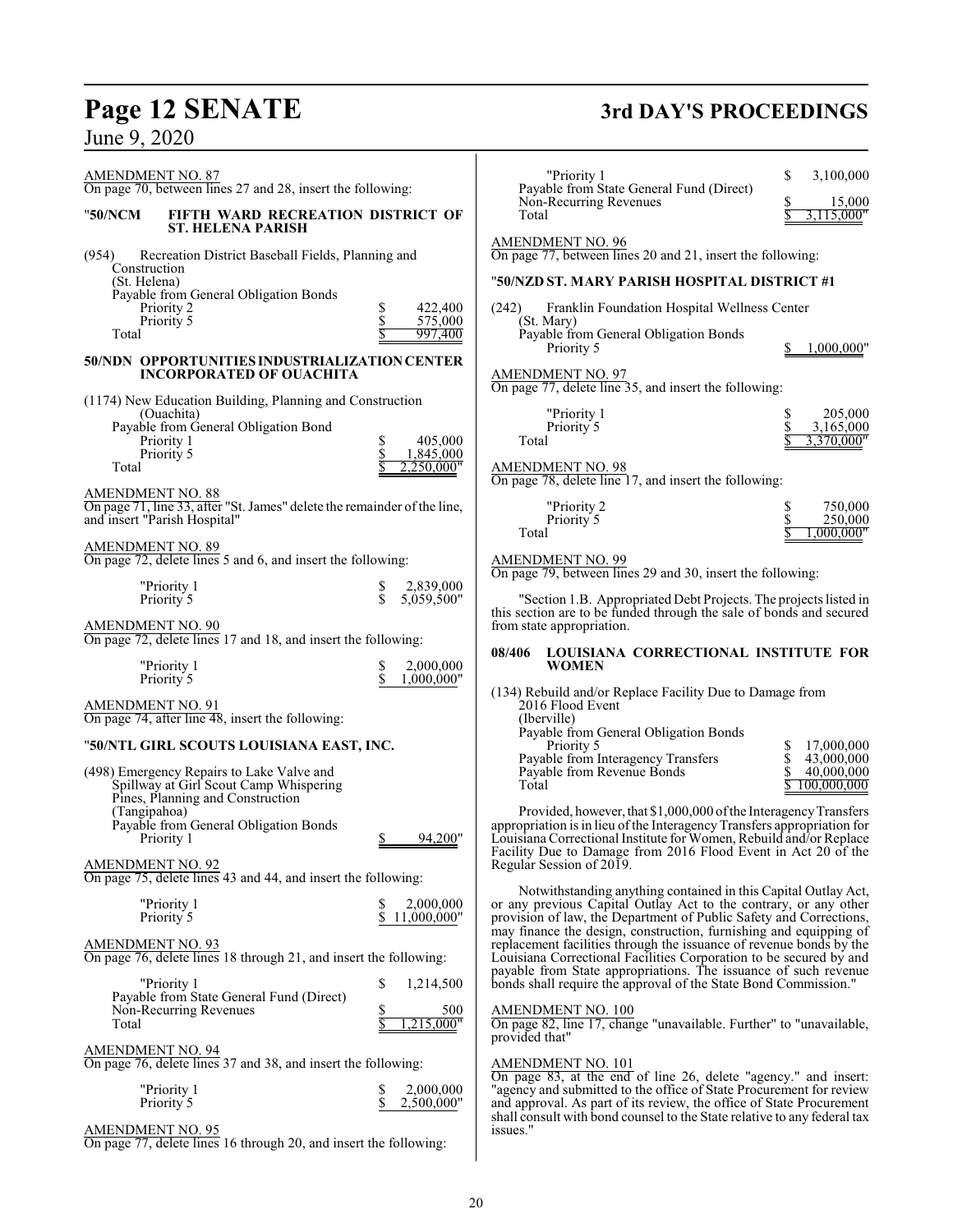# **3rd DAY'S PROCEEDINGS Page 13 SENATE**

# June 9, 2020

### AMENDMENT NO. 102

On page 84, line 22, delete "Cooperative" and insert "Except as provided in Section 8(A), cooperative"

### AMENDMENT NO. 103

On page 87, between lines 25 and 26, insert the following:

(11) Notwithstanding anything contained in this Capital Outlay Act, or any previous Capital Outlay Act to the contrary, or any other provision of law, contracts may be entered into for the Greater Lafourche Port Commission, Fourchon Bridge and Connector Road, Planning and Construction in Lafayette Parish project, prior to execution of the cooperative endeavor agreement and/or receipt of funding, and the state is authorized to financially participate in obligations created by such contracts, and the right-of-ways and servitudes acquired by the Port Commission are considered eligible expenses and may be used as local match for the project.

(12) Notwithstanding anything contained in this Capital Outlay Act, or any previous Capital Outlay Act to the contrary, or any other provision of law, contracts may be entered into for the Lafourche Parish, South Lafourche Airport Corridor Project in Lafourche Parish, prior to execution of the cooperative endeavor agreement and/or receipt of funding, and the state is authorized to financially participate in obligations created by such contracts, and the right-of-ways and servitudes acquired by the Parish are considered eligible expenses and may be used as local match for the project."

### AMENDMENT NO. 104

On page 92, between lines 4 and 5, insert the following:

"(19) Notwithstanding anything contained in this Act, any previous capital outlay act, or other provision of law to the contrary, the Coastal Protection and Restoration Authority project for Coastal Protection Projects shall be deemed to include the Coastal Center Facility at Nicholls State University."

### AMENDMENT NO. 105

On page 96, line 28, delete "supplemental"

### AMENDMENT NO. 106

On page 97, at the end of line 21, insert the following:"At the completion of the program, Facility Planning and Control shall submit a report to the Joint Legislative Committee on the Budget concerning the use of the remaining residual funds."

### AMENDMENT NO. 107

On page 97, at the end of line 29, insert: "The office of facility planning and control shall consult with bond counsel to the State relative to any federal tax issues."

### AMENDMENT NO. 108

On page 98, between lines 10 and 11, insert the following:

"(Y) Notwithstanding anything in this Act, or any previous Capital Outlay Acts to the contrary, the appropriation for the Girl Scouts Louisiana East, Inc. shall only be used to pay outstanding obligations against a capital outlay line of credit."

### AMENDMENT NO. 109

On page 98, on line 16, after "herein to" delete the remainder of the line, delete line 17, and insert: "agencies administering capital outlay projects, on behalf of non-state entities, by"

### AMENDMENT NO. 110

On page 98, line 19, after "bonds." delete the remainder of the line, delete line 20, and insert: "Agencies administering capital outlay projects pursuant to a cooperative endeavor agreement shall notify the non-state entity of the date the bonds"

### AMENDMENT NO. 111

On page 98, line 21, after "issuance thereof." delete the remainder of the line, delete lines 22 through 25 and insert: "If the funds appropriated herein and administered under cooperative endeavor agreements pursuant to this Act are not totally expended within two (2) years from the issuance of the bonds, the administering agency can close the project and recommend that the reallocation of any"

### AMENDMENT NO. 112

On page 99, at the beginning of line 1, change "1" to "1 and Section  $1(B)$ "

### AMENDMENT NO. 113

On page 101, line 1, after "Section 18." insert:

"The legislature hereby recognizes that the Constitution of Louisiana provides in Article VII, Section 11, that the governor shall present to the legislature a five- year Capital Outlay Program and request implementation of the first year of such program, and that the capital outlay projects approved by the legislature are to be made part of the comprehensive state capital budget which shall, in turn, be Further, all projects in such budget adopted by the legislature requiring bond funds must be authorized as provided in Article VII, Section 6 ofthe Constitution of Louisiana. The legislature finds that over a period of years the legislature has enacted numerous bond authorizations, but due to inflation and the requirements of specificity of amount for each project, impossibility, or impracticability, many of the projects cannot be undertaken. All of the unissued bonds must be listed in the financial statements of the state prepared from time to time and in connection with the marketing of bonds, and are taken into account by rating agencies, prospective purchasers, and investors in evaluating the investment quality and credit worthiness of bonds being offered for sale. The continued carrying of the aforesaid unissued bonds on the financial statements of the state under the above described circumstances operates unnecessarily to the financial detriment of the state. Accordingly, the legislature deems it necessary and in the best financial interest of the state to repeal all Acts, except any Act authorizing the issuance of refunding bonds and Act 41 of the 2006 First Extraordinary Session, providing for the issuance of general obligation bonds in the state which cannot be issued for the projects contemplated, and in their stead to reauthorize general obligation bonds of the state for those projects deemed to be essential, and to authorize new projects.

Section 19. It is the intent of the legislature that this Act shall constitute the Omnibus Bond Authorization Act of 2020 and, together with any Act authorizing the issuance of refunding bonds and Act 41 of the 2006 First Extraordinary Session, shall provide bond authorization, as required by Article VII, Section 6 of the Constitution of Louisiana, for those projects to be funded totally or partially by the sale of general obligation bonds and included in House Bill No. 2 of the 2020 First Extraordinary Session as finally enacted into law (2020 Capital Outlay Act). It is the further intent of the legislature that in this year and each year hereafter an Omnibus Bond Authorization Act shall be enacted providing for the repeal of state general obligation bond authorizations for projects no longer found feasible or desirable, the reauthorization of those bonds not sold during the prior fiscal year for projects deemed to be of such priority as to warrant such reauthorization, and to enact new authorization for projects found to be needed for capital improvements.

Section 20. Except as hereinafter provided, all prior Acts of the legislature authorizing the issuance of general obligation bonds ofthe state of Louisiana shall be and the same are hereby repealed in their entirety, including without limitation House Bill No. 3 of the 2019 Second Extraordinary Session of the Louisiana Legislature as finally enacted into law (2019 Omnibus Bond Authorization Act) and any Acts heretofore repealed with such Act. This repeal shall not be applicable to any Act providing for the issuance of refunding bonds nor to Act 41 of the 2006 First Extraordinary Session, and such Acts shall remain in full force and effect and shall not be affected by the provisions of this Act. In addition, the repeal shall not in any manner affect the validity of any bonds heretofore issued pursuant to any of the bond authorizations repealed hereby.

Section 21. To provide funds for certain capital improvement projects the State BondCommission is hereby authorized pursuant to Article VII, Section 6 of the Constitution of Louisiana to issue general obligation bonds or other general obligations of the state for capital improvements for the projects, and subject to any terms and conditions set forth on the issuance of bonds or the expenditure of monies for each project as is provided for in the 2020 Capital Outlay Act.

Section 22.(A) To provide funds for certain capital improvement projects authorized prior to this Act and by this Act, which projects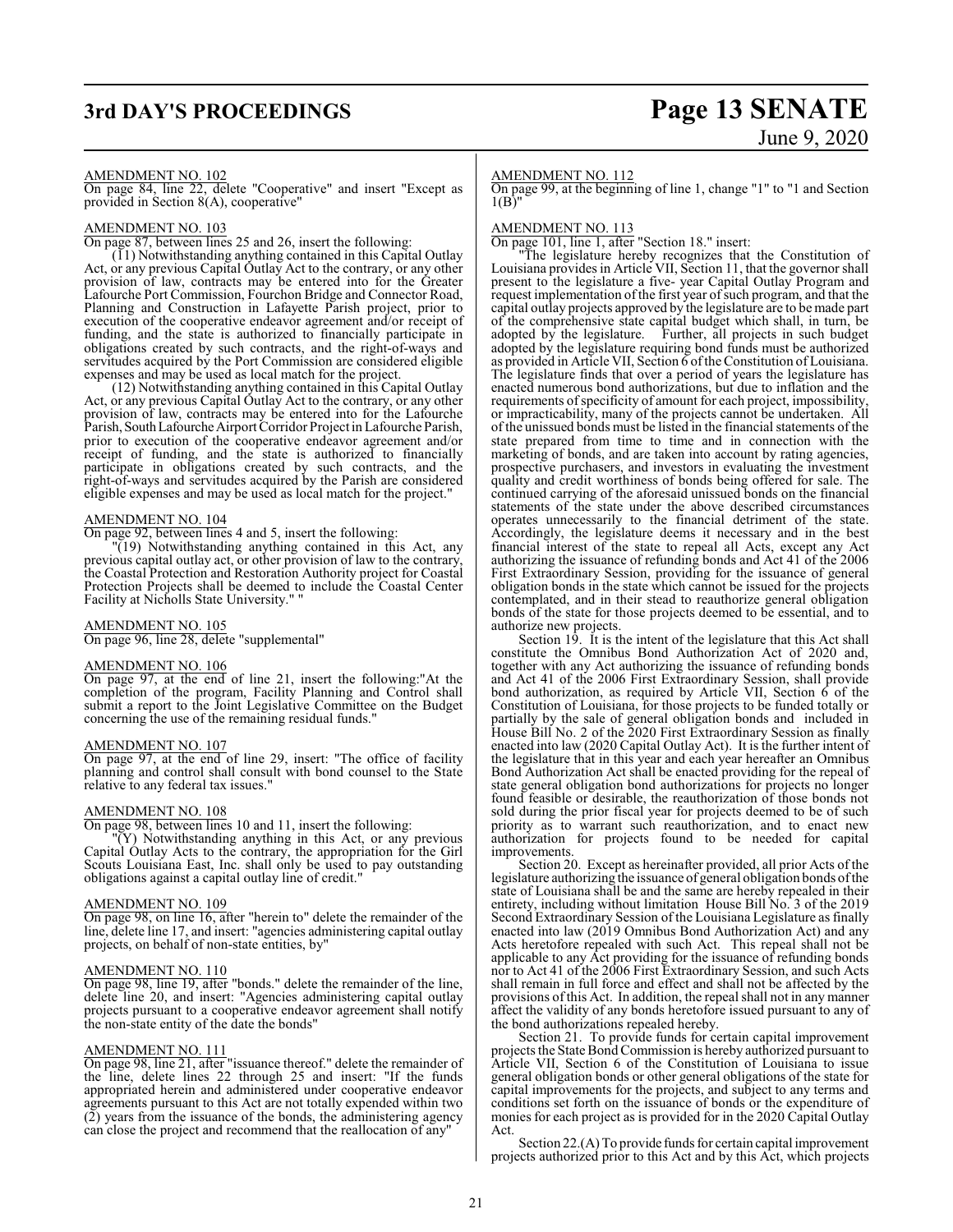## **Page 14 SENATE 3rd DAY'S PROCEEDINGS**

June 9, 2020

are designed to provide for reimbursement of debt service on general obligation bonds, the State Bond Commission is hereby authorized pursuant to Article VII, Section 6 ofthe Constitution of Louisiana, to issue general obligation bonds of the state, hereinafter referred to as "project bonds", for capital improvements for the projects and subject to any terms and conditions set forth on the issuance of bonds or the expenditure of monies for each such project as provided in the 2020 Capital Outlay Act the terms of which require such reimbursement of debt service.

(B) Without affecting, restricting, or limiting the pledge herein made of the full faith and credit of the state of Louisiana to the payment of the general obligation bonds authorized by this Section and without affecting, restricting, or limiting the obligation of the state to pay the same from monies pledged and dedicated to and paid into the Bond Security and Redemption Fund, but in order to decrease the possible financial burden on the general funds of the state resulting from this pledge and obligation, the applicable management board, governing body, or state agency for which any of such project bonds are issued, in the fiscal year in which such project bonds are issued and in each fiscal year thereafter until such project bonds and the interest thereon are paid, shall transfer and make available to the state treasury, for deposit in the Bond Security and Redemption Fund, designated student fees or revenues or other revenues in an amount equal to the debt service on such project bonds in such fiscal year. In addition, the applicable management board, governing body, or state agency, in the fiscal year in which such project bonds are issued and in each of the nine immediately succeeding fiscal years thereafter, shall transfer and make available to the state treasury from designated student fees or revenues or other revenues, for credit to a reimbursement reserve account for such project bonds which shall be established in an account designated in the reimbursement contract hereafter provided for, monies in an amount equal to one-tenth of the average annual debt service on such project bonds, and each such reimbursement reserve account thereafter shall be maintained in said minimum amount by further transfers, if necessary, from designated student fees or revenues or other revenues by the applicable management board, governing body, or state agency to the state treasury. Each such reimbursement reserve account shall be used, if necessary, solely to make the reimbursement payments herein obligated to be made to the state treasury. When the general obligation bonds and the interest thereon issued hereunder have been paid, any amount remaining in the reimbursement reserve account, as prorated to such authorized project, shall be transferred by the state treasurer to the applicable management board, governing body, or state agency.

(C) No project bonds authorized by this Section shall be issued for any authorized project unless and until a reimbursement contract has been entered into and executed between the applicable management board, governing body, or state agency and the State Bond Commission pertaining to the reimbursement payment and reimbursement reserve account payments for such project. The contract shall require payment into the state treasury of designated student fees or revenues or other revenues in an amount sufficient to reimburse the cost to the state of the principal, interest, and premium, if any, obligated to be paid by the state on such project bonds. The State Bond Commission shall not be required to execute any such reimbursement contract unless the estimates and projections of the designated student fees or revenues or other revenues available for payment into the state treasury thereunder for the authorized projects are sufficient to reimburse the costs of the principal, interest, and premium, if any, on the project bonds. A reimbursement contract hereunder shall be authorized by resolution of the applicable management board, governing body, or state agency, or board or by act of the chief executive officer if no governing board exists.

This authorization shall provide for the dates, amounts, and other details for the payments required to be made to the state treasury and for the reserve account. The authorization may contain such covenants with the State Bond Commission regarding the fixing of rates for fees and charges or revenues and such other covenants and agreements with the State Bond Commission as will assure the required payments to the state treasury. The contract shall be subject to approval by the Office of the Attorney General and the State Bond Commission and, when so accepted and approved, shall conclusively constitute and be the reimbursement contract for an authorized project, as required hereunder.

(D) The obligation to make the reimbursement payments as required by a reimbursement contract may be represented by the issuance by the applicable management board, governing body, or state agency of its nonnegotiable revenue obligation in the form of a bond or other evidence of indebtedness, hereinafter referred to as "reimbursement bond". The reimbursement bond shall be issued in a single bond form, without coupons, in the principal amount equal to the aggregate principal amount of project bonds, shall be registered in principal and interest in the name of and be payable to the State Bond Commission, shall bear interest at a rate or rates equal to the interest rate or rates payable on the project bonds, and shall be payable as to principal and interest at such times, in such manner, from designated student fees or revenues, or other revenues, and be subject to such terms and conditions as shall be provided in the authorizing resolution or document executed by a chief executive officer, where applicable. This authorization shall be subject to approval by the State Bond Commission and the Office of the Attorney General, and when so accepted and approved, the authorization shall constitute and be the reimbursement contract for such authorized project, as required hereunder. The reimbursement bonds authorized under the provisions of this Section may be issued on a parity with outstanding reimbursement bonds of the applicable management board, governing body, or state agency, or issued on a subordinate lien basis to outstanding bonds, or a combination thereof, and may include and contain such covenants with the State Bond Commission for the security and payment of the reimbursement bonds and such other customary provisions and conditions for their issuance by the applicable management board, governing body, or state agency as are authorized and provided for by general law and by this Section. Until project bonds for an authorized project have been paid, the applicable management board, governing body, or state agency shall impose fees and charges in an amount sufficient to comply with the covenants securing outstanding bonds and to make the payments required by the reimbursement contract.

(E) In addition to the other payments herein required, reimbursement contracts shall provide for the setting aside of sufficient student fees or revenues or other revenues in a reserve fund, so that within a period of not less than ten years from date of issuance of project bonds there shall be accumulated in a reserve fund monies equal to a sum not less than the average annual debt service requirements on such project bonds. Monies in the reserve fund shall be used for the purpose of remedying or preventing a default in making the required payments under a reimbursement contract. The reserve fund required hereunder may consist of a reserve fund heretofore or hereafter established to secure payments for reimbursement bonds of the applicable management board, governing body, or state agency, provided that (1) payments from said reserve fund to secure the payments required to be made under a reimbursement contract shall be on a parity with the payments to be made securing outstanding bonds and additional parity bonds and (2) no additional parity reimbursement bonds shall be issued except pursuant to the establishment and maintenance of an adequate reserve fund as approved by the State Bond Commission.

(F) When the balance of reimbursement bond proceeds for a project are allocated to another project, the State Bond Commission is authorized to make the appropriate amendment to the reimbursement contract with the agency making the reimbursement payments.

Section 23. The bonds authorized to be sold by the State Bond Commission pursuant to this Act shall be issued and sold in conformity with the provisions of Article VII, Section 6 of the Constitution of Louisiana, R.S. 39:1361 through R.S. 39:1367, and R.S. 39:1401 through R.S. 39:1430.1, and any amendments thereto adopted prior to, at the same time as, or subsequent to, the effective date of this Act. However, the provisions of R.S. 39:1365(9) shall not apply to any bonds issued hereunder in the form of variable rate and/or tender option bonds and that said bonds need not be issued in serial form and may mature in such year or years as may be specified by the State Bond Commission. Should any provision of this Act be inconsistent with any provision of the Louisiana Revised Statutes of 1950, the provision of this Act shall govern. In connection with the issuance of the bonds authorized hereby, the State Bond Commission may, without regard to any other laws of the state relating to the procurement of services, insurance, or facilities, enter into contracts upon such terms as it deems advantageous to the state for (1) the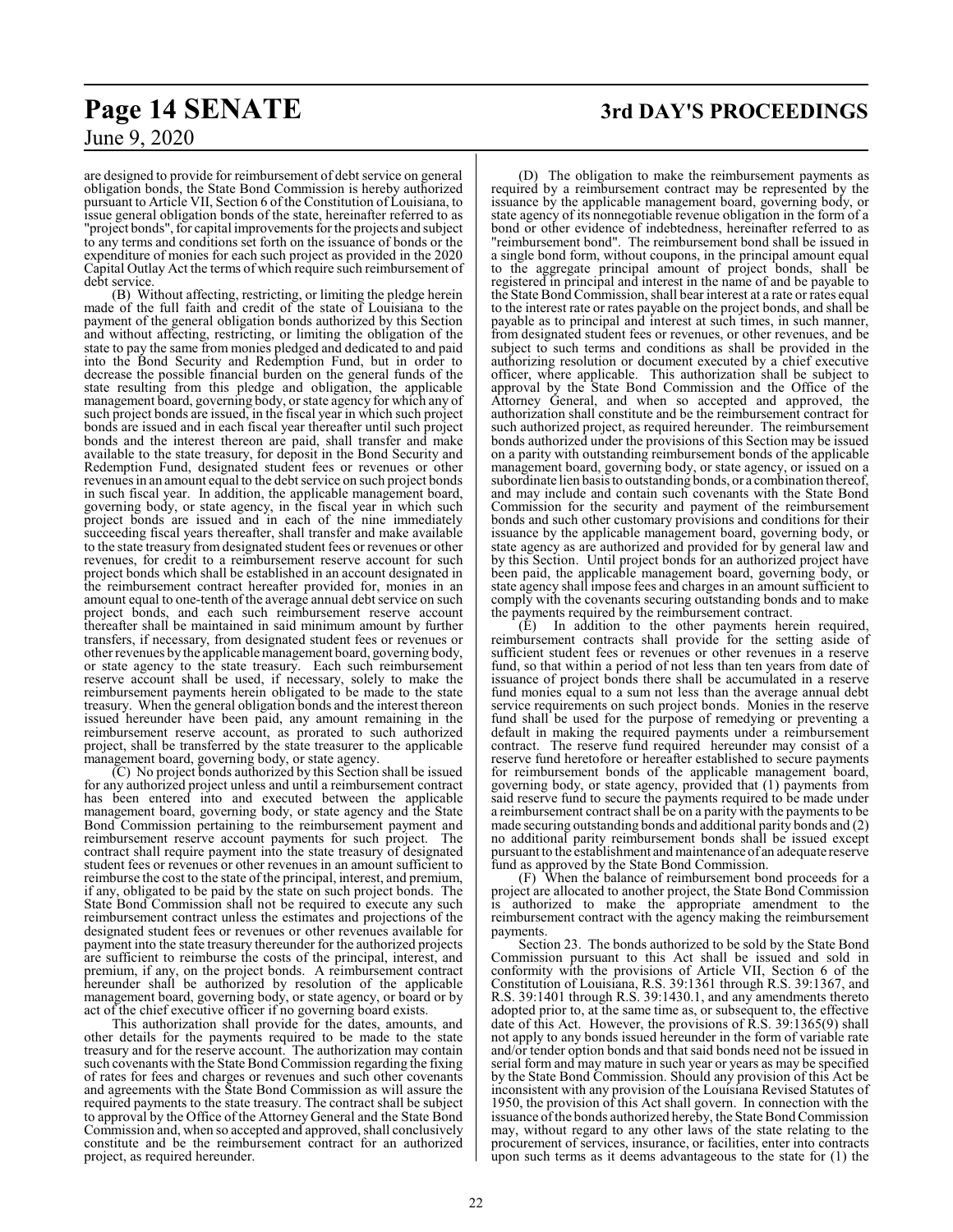obtaining of credit enhancement or liquidity devices designed to improve the marketability of the bonds and (2) if the bonds are structured as variable rate and/or tender option bonds to provide the services and facilities required for or deemed appropriate by the State Bond Commission for such type of bonds, including those of tender agents, placement agents, indexing agents, remarketing agents, and/or standby bond purchase facilities. The cost of obtaining credit enhancement or liquidity devices and fees for other services set forth in this Section shall, if authorized by the State Bond Commission, be paid from the Bond Security and Redemption Fund as a requirement with respect to the issuance of the bonds authorized hereby. The bonds shall be general obligations of the state of Louisiana, to the payment of which, as to principal, premium, if any, and interest, as and when the same become due, the full faith and credit of the state is hereby irrevocably pledged. These bonds shall be secured by monies in the Bond Security and Redemption Fund and shall be payable on a parity with bonds and other obligations heretofore and hereafter issued which are secured by that fund. The maximum interest rate or rates on such bonds, and their maturities, shall be determined by the State Bond Commission. The state treasurer shall invest all bond proceeds until disbursed.

Section 24. Unless specifically repealed, this Act shall expire, and be considered null and void and of no further effect on June 30, 2021, except as to any bonds authorized herein (1) which have been sold, (2) to which lines of credit have been issued, or (3) for which contracts for construction have been signed.

Section 25."

On motion of Senator Allain, the committee amendment was adopted. The amended bill was read by title and recommitted to the Committee on Finance.

### **Recess**

On motion of Senator Mizell, the Senate took a recess at 1:25 o'clock P.M. until 4:00 o'clock P.M.

### **After Recess**

The Senate was called to order at 4:05 o'clock P.M. by the President of the Senate.

### PRESENT

| Mr. President                                       | Hewitt                                    | Peacock                  |
|-----------------------------------------------------|-------------------------------------------|--------------------------|
| Abraham                                             | Johns                                     | Pope                     |
| Barrow                                              | Lambert                                   | Reese                    |
| Cathey                                              | Luneau                                    | Smith                    |
| Fesi                                                | McMath                                    | Talbot                   |
| Fields<br>Harris<br>Henry<br>Hensgens<br>Total - 26 | Milligan<br>Mills, R.<br>Mizell<br>Morris | Tarver<br>Ward<br>Womack |
|                                                     | <b>ABSENT</b>                             |                          |
| Allain                                              | Cloud                                     | Peterson                 |
| <b>Darnord</b>                                      | Conniab                                   | Dirichlet                |

| Allain     | <b>Cloud</b> | <b>reterson</b> |
|------------|--------------|-----------------|
| Bernard    | Connick      | Price           |
| Boudreaux  | Foil         | White           |
| Bouie      | Jackson      |                 |
| Carter     | Mills. F.    |                 |
| Total - 13 |              |                 |
|            |              |                 |

The President of the Senate announced there were 26 Senators present and a quorum.

### **Senate Business Resumed After Recess**

### **Message from the House**

**CONCURRING IN SENATE CONCURRENT RESOLUTIONS**

### June 9, 2020

To the Honorable President and Members of the Senate:

I am directed to inform your honorable body that the House of Representatives has finally concurred in the following Senate Concurrent Resolutions:

# **SENATE CONCURRENT RESOLUTION NO. 6—** BY SENATORS CATHEY AND JACKSON

A CONCURRENT RESOLUTION

To express the sincere condolences of the Legislature of Louisiana upon the death of Venoy Kinnaird.

Reported without amendments.

# **SENATE CONCURRENT RESOLUTION NO. 8—**<br>
BY SENATORS JOHNS, ABRAHAM, HENSGENS AND REESE AND<br>
REPRESENTATIVES BOURRIAQUE, CARRIER, WILFORD CARTER,<br>
DWIGHT, FARNUM, ROMERO AND TARVER

- A CONCURRENT RESOLUTION To express the sincere condolences of the Legislature of Louisiana
- upon the death of Jo Ann Drachenberg Beam.

Reported without amendments.

## **SENATE CONCURRENT RESOLUTION NO. 9—** BY SENATOR JOHNS AND REPRESENTATIVE FARNUM A CONCURRENT RESOLUTION

To express the sincere condolences of the Legislature of Louisiana upon the death of Glen Edward Bonin.

Reported without amendments.

## **SENATE CONCURRENT RESOLUTION NO. 10—**

BY SENATORS JOHNS, ALLAIN, BARROW, BOUIE, CARTER, CATHEY,<br>CLOUD, CORTEZ, FESI, HENSGENS, HEWITT, LUNEAU, MCMATH,<br>MILLIGAN, ROBERT MILLS, MORRIS, PEACOCK, POPE, PRICE, REESE,<br>SMITH, TARVER, WHITE AND WOMACK A CONCURRENT RESOLUTION

To commend Ronnie Jones for his dedication, knowledge, experience, and leadership as chairman oftheLouisiana Gaming Control Board.

Reported without amendments.

Respectfully submitted, MICHELLE D. FONTENOT Clerk of the House of Representatives

### **Rules Suspended**

### **Introduction of Senate Bills and Joint Resolutions**

Senator Fesi asked for and obtained a suspension of the rules to introduce and read Senate Bills and Joint Resolutions a first and second time and refer them to committee.

### **SENATE BILL NO. 18—** BY SENATOR FESI

AN ACT To enact Subpart U of Part II-A of Chapter 1 of Subtitle I of Title 39 of the Louisiana Revised Statutes of 1950, to be comprised of R.S. 39:100.161, relative to unclaimed property; to provide for the dedication and credit of unclaimed property monies; to provide for the creation of a special fund; to provide for the investment and administration of the money in the special fund; to provide for the use of money in the special fund; to provide for reporting requirements; and to provide for related matters.

The bill was read by title and referred by the President to the Committee on Finance.

### **Introduction of Senate Concurrent Resolutions**

Senator Reese asked for and obtained a suspension of the rules to read Senate Concurrent Resolutions a first and second time.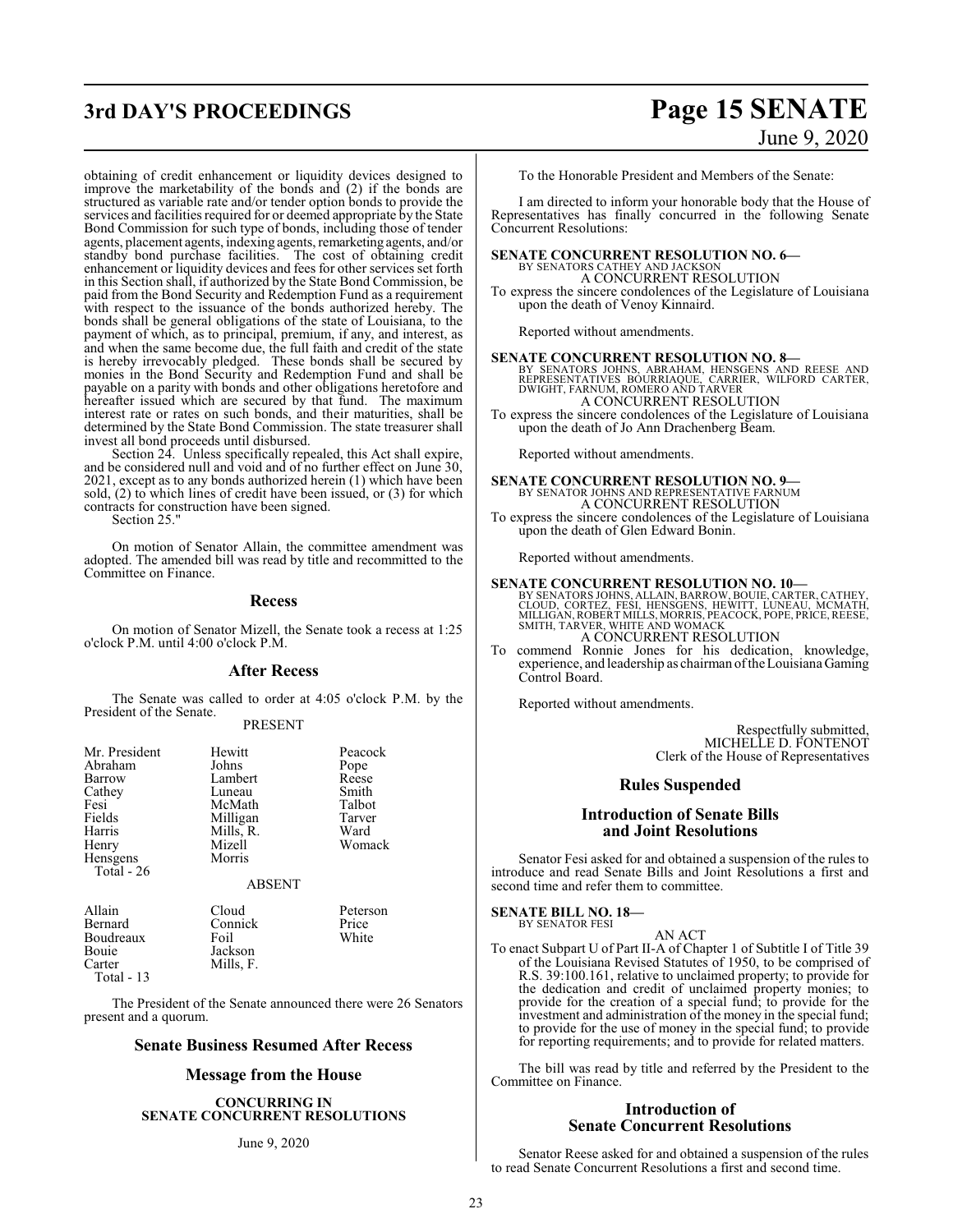## **Page 16 SENATE 3rd DAY'S PROCEEDINGS**

## June 9, 2020

### **SENATE CONCURRENT RESOLUTION NO. 11—**

BY SENATOR REESE A CONCURRENT RESOLUTION

To urge and request certain state agencies and private businesses in Louisiana to recognize the value that justice-involved persons can bring to the workforce and society and to act with intention to empower, train, and employ such individuals.

The resolution was read by title and referred by the President to the Committee on Labor and Industrial Relations.

### **SENATE CONCURRENT RESOLUTION NO. 12—** BY SENATOR WARD

A CONCURRENT RESOLUTION

To create the Drug and Specialty Courts Commission to study and evaluate the utilization of opioid settlement funds for the expansion and optimization of drug and specialty courts in Louisiana.

The resolution was read by title and referred by the President to the Committee on Judiciary B.

### **Message from the House**

### **ASKING CONCURRENCE IN HOUSE CONCURRENT RESOLUTIONS**

### June 9, 2020

To the Honorable President and Members of the Senate:

I am directed to inform your honorable body that the House of Representatives has finally passed and asks your concurrence in the following House Concurrent Resolutions:

HCR No. 9

Respectfully submitted, MICHELLE D. FONTENOT Clerk of the House of Representatives

### **House Concurrent Resolutions on First Reading**

**HOUSE CONCURRENT RESOLUTION NO. 9**<br>BY REPRESENTATIVES DAVIS, BAGLEY, BRASS, HILFERTY, JAMES,<br>LACOMBE, MAGEE, PIERRE, SCHEXNAYDER, STAGNI, AND TURNER<br>AND SENATORS FOIL, MCMATH, AND WARD A CONCURRENT RESOLUTION

To express sincere and heartfelt condolences upon the death of Samir Salman, accomplished civil engineer and distinguished alumnus of Louisiana State University.

The resolution was read by title and placed on the Calendar for a second reading.

### **Reports of Committees**

The following reports of committees were received and read:

### **REPORT OF COMMITTEE ON**

### **FINANCE**

Senator Mack A. "Bodi" White Jr., Chairman on behalf of the Committee on Finance, submitted the following report:

### June 9, 2020

To the President and Members of the Senate:

I am directed by your Committee on Finance to submit the following report:

### **HOUSE BILL NO. 2—**

BY REPRESENTATIVE BISHOP AND SENATOR ALLAIN AN ACT

To provide with respect to the capital outlay budget and the capital outlay programfor state government, state institutions, and other public entities; to provide for the designation of projects and improvements; to provide for the financing thereof making appropriations from certain sources; and to provide for related matters.

Reported with amendments.

Respectfully submitted, MACK A. "BODI" WHITE JR Chairman

### **House Bills and Joint Resolutions on Second Reading Just Reported by Committees**

Senator Womack asked for and obtained a suspension of the rules to take up House Bills and Joint Resolutions just reported by Committees.

### **HOUSE BILL NO. 2—**

BY REPRESENTATIVE BISHOP AND SENATOR ALLAIN AN ACT

To provide with respect to the capital outlay budget and the capital outlayprogramfor state government, state institutions, and other public entities; to provide for the designation of projects and improvements; to provide for the financing thereof making appropriations from certain sources; and to provide for related matters.

Reported with amendments by the Committee on Finance.

### **SENATE COMMITTEE AMENDMENTS**

Amendments proposed by Senate Committee on Finance to Reengrossed House Bill No. 2 by Representative Bishop

### AMENDMENT NO. 1

In Senate Committee Amendment No. 12, proposed by the Senate Committee on Revenue and Fiscal Affairs on June 6, 2020, and adopted by the Senate on June 9, 2020, on page 2, delete line 31, and insert the following:

| "Priority 5                              | 4.500,000  |
|------------------------------------------|------------|
| Payable from State General Fund (Direct) |            |
| Non-Recurring Revenues                   | 150,000    |
| Total                                    | 4.650.000" |

### AMENDMENT NO. 2

In Senate Committee Amendment No. 12, proposed by the Senate Committee on Revenue and Fiscal Affairs on June 6, 2020, and adopted by the Senate on June 9, 2020, on page 2, delete line 37, and insert the following:

| "Priority 5                              | 5,000,000     |
|------------------------------------------|---------------|
| Payable from State General Fund (Direct) |               |
| Non-Recurring Revenues                   | 5,000,000     |
| Total                                    | \$10,000,000" |

### AMENDMENT NO. 3

In Senate Committee Amendment No. 19, proposed by the Senate Committee on Revenue and Fiscal Affairs on June 6, 2020, and adopted by the Senate on June 9, 2020, on page 4, delete line 12, and insert the following:

| "Priority 5                              | \$47,000,000 |
|------------------------------------------|--------------|
| Payable from State General Fund (Direct) |              |
| Non-Recurring Revenues                   | 1.000.000    |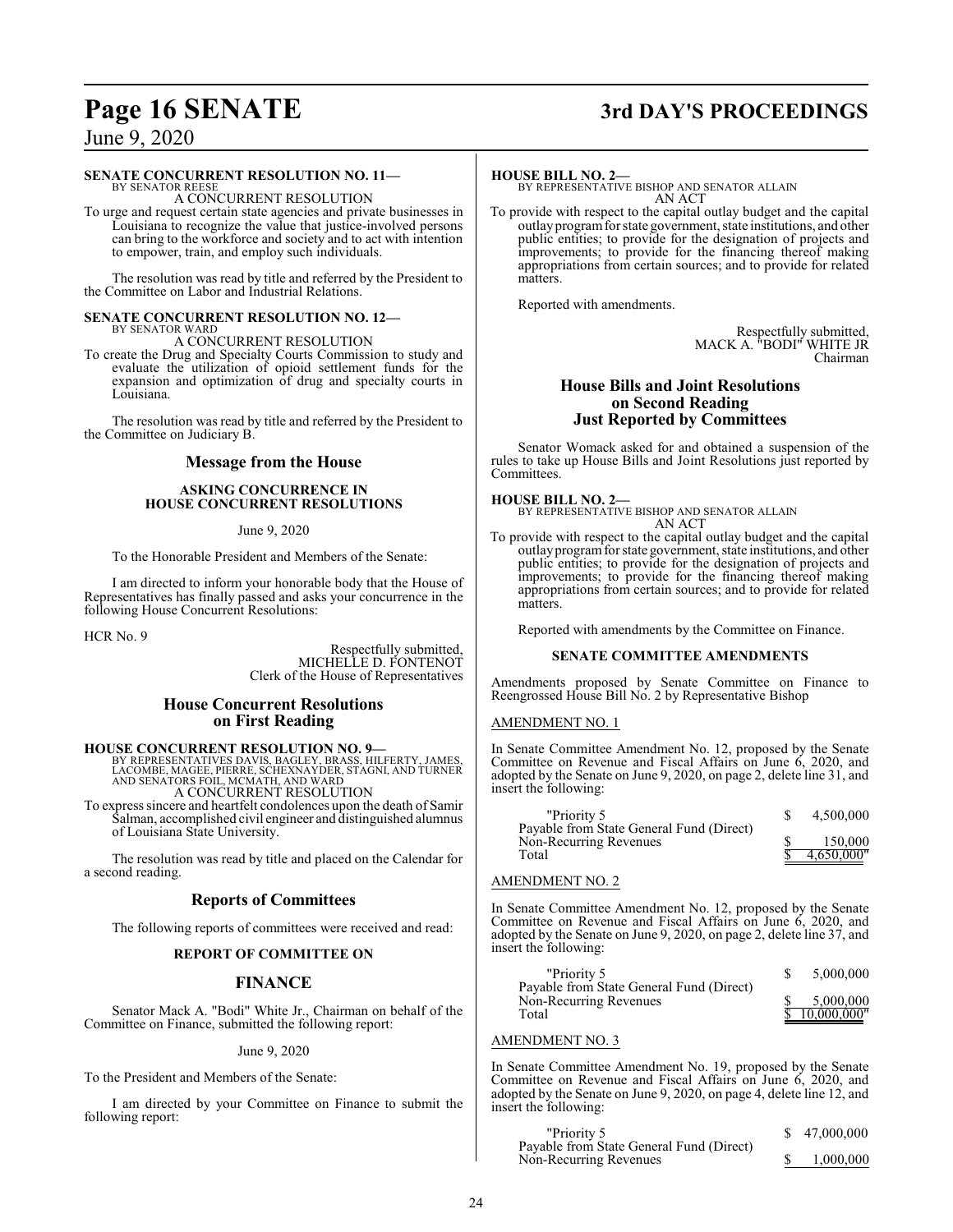# **3rd DAY'S PROCEEDINGS**

# **Page 17 SENATE**<br>June 9, 2020

| Total                                                                                                                                                                                              | \$48,000,000"                              | <b>AMENDMENT NO. 10</b>                                                                                                                |                              |
|----------------------------------------------------------------------------------------------------------------------------------------------------------------------------------------------------|--------------------------------------------|----------------------------------------------------------------------------------------------------------------------------------------|------------------------------|
| AMENDMENT NO. 4                                                                                                                                                                                    |                                            | In Senate Committee Amendment No. 103, proposed by the Senate<br>Committee on Revenue and Fiscal Affairs, and adopted by the Senate    |                              |
| In Senate Committee Amendment No. 22, proposed by the Senate<br>Committee on Revenue and Fiscal Affairs on June 6, 2020, and                                                                       |                                            | on June 9, 2020, on page 19, line 39, change "Lafayette Parish" to<br>"Lafourche Parish"                                               |                              |
| adopted by the Senate on June 9, 2020, on page 5, delete line 1, and<br>insert the following:                                                                                                      |                                            | AMENDMENT NO. 11                                                                                                                       |                              |
| "Priority 5                                                                                                                                                                                        | \$<br>3,000,000                            | Delete Senate Committee Amendment No. 2, 3, 7, 25, 44, 79, 86 and                                                                      |                              |
| Payable from State General Fund (Direct)<br>Non-Recurring Revenues<br>Total                                                                                                                        | 2,000,000<br>5,000,000"                    | 98, proposed by the Senate Committee on Revenue and Fiscal Affairs<br>on June 6, 2020, and adopted by the Senate on June 9, 2020.      |                              |
| AMENDMENT NO. 5                                                                                                                                                                                    |                                            | <b>AMENDMENT NO. 12</b><br>On page 8, delete lines 33 through 41, and insert the following:                                            |                              |
| In Senate Committee Amendment No. 45, proposed by the Senate<br>Committee on Revenue and Fiscal Affairs on June 6, 2020, and                                                                       |                                            | "Payable from Interagency Transfers<br>Payable from Coastal Protection and                                                             | S<br>3,500,000               |
| adopted by the Senate on June 9, 2020, on page 9, delete lines 8 and<br>9, and insert the following:                                                                                               |                                            | <b>Restoration Fund</b><br>Payable from Natural Resources Restoration                                                                  | \$278,739,945                |
| "Priority 5                                                                                                                                                                                        | 1,570,000<br>\$                            | Trust Fund<br>Payable from Federal Funds                                                                                               | \$367,748,669<br>362,928,040 |
| Payable from State General Fund (Direct)<br>Non-Recurring Revenues                                                                                                                                 | 1,000,000                                  | Total                                                                                                                                  | 1,012,916,654                |
| Total                                                                                                                                                                                              | 2,745,000"                                 | Provided, however, that \$2,500,000 of the appropriation from the<br>Coastal Protection and Restoration Fund shall be used to fund the |                              |
| AMENDMENT NO. 6                                                                                                                                                                                    |                                            | Coastal Center Facility at Nicholls State University."                                                                                 |                              |
| In Senate Committee Amendment No. 52, proposed by the Senate<br>Committee on Revenue and Fiscal Affairs on June 6, 2020, and<br>adopted by the Senate on June 9, 2020, on page 10, delete lines 14 |                                            | <b>AMENDMENT NO. 13</b><br>On page 14, delete lines 29 through 33, and insert the following:                                           |                              |
| and 15, and insert the following:                                                                                                                                                                  |                                            | "Payable from Fees and Self Generated Revenues<br>Payable from Transportation Trust Fund - Federal                                     | 40,000,000<br>S              |
| "Priority 5<br>Payable from State General Fund (Direct)                                                                                                                                            | 2,500,000<br>S                             | Receipts<br>Payable from Federal Funds                                                                                                 | 25,000,000<br>6,000,000      |
| Non-Recurring Revenues<br>Total                                                                                                                                                                    | 450,000<br>3,950,000"                      | Total                                                                                                                                  | 75,000,000"                  |
| AMENDMENT NO. 7                                                                                                                                                                                    |                                            | <b>AMENDMENT NO. 14</b><br>On page 14, delete lines 42 through 44, and insert the following:                                           |                              |
| In Senate Committee Amendment No. 66, proposed by the Senate<br>Committee on Revenue and Fiscal Affairs on June 6, 2020, and                                                                       |                                            | "Payable from Transportation Trust Fund -<br>Regular                                                                                   | S.<br>92,692,384             |
| adopted by the Senate on June 9, 2020, on page 13, between lines 8<br>and 9, and insert the following:                                                                                             |                                            | Payable from Transportation Trust Fund -<br>Federal                                                                                    | \$625,920,223                |
| "(312) Renovation of Town Hall, Planning and                                                                                                                                                       |                                            | Total                                                                                                                                  | <u>\$951,168,307"</u>        |
| Construction<br>(Caddo)                                                                                                                                                                            |                                            | <b>AMENDMENT NO. 15</b><br>On page 20, delete line 22, and insert the following:                                                       |                              |
| Payable from State General Fund (Direct)<br>Non-Recurring Revenues                                                                                                                                 | 65,000"                                    | "Payable from Transportation Trust Fund - Regular \$ 35,460,000"                                                                       |                              |
| <b>AMENDMENT NO. 8</b>                                                                                                                                                                             |                                            | AMENDMENT NO. 16<br>On page 20, delete line 31, and insert the following:                                                              |                              |
| In Senate Committee Amendment No. 71, proposed by the Senate<br>Committee on Revenue and Fiscal Affairs on June 6, 2020, and                                                                       |                                            | "Payable from Transportation Trust Fund - Regular \$ 18,000,000"                                                                       |                              |
| adopted by the Senate on June 9, 2020, on page 14, delete lines 14<br>and 15, and insert the following:                                                                                            |                                            | AMENDMENT NO. 17                                                                                                                       |                              |
| "Priority 5                                                                                                                                                                                        | \$<br>220,000                              | On page 21, delete line 40, and insert the following:                                                                                  |                              |
| Payable from State General Fund (Direct)<br>Non-Recurring Revenues                                                                                                                                 | 100,000                                    | "Payable from Fees and Self Generated<br>Revenues \$                                                                                   | 570,000                      |
| Total                                                                                                                                                                                              | 340.000"                                   | Payable from State General Fund (Direct)<br>Non-Recurring Revenues                                                                     | 570,000                      |
| AMENDMENT NO. 9                                                                                                                                                                                    |                                            | Total                                                                                                                                  | .140.000"                    |
| In Senate Committee Amendment No. 96, proposed by the Senate<br>Committee on Revenue and Fiscal Affairs on June 6, 2020, and<br>adopted by the Senate on June 9, 2020, on page 18, delete line 28, |                                            | <b>AMENDMENT NO. 18</b><br>On page 27, between lines 33 and 34, insert the following:                                                  |                              |
| and insert the following:                                                                                                                                                                          |                                            | "(218)<br>Renewable Natural Resources Building Repairs,<br>Planning and Construction                                                   |                              |
| "Priority 5<br>Payable from State General Fund (Direct)<br>Non-Recurring Revenues<br>Total                                                                                                         | \$<br>1,000,000<br>4,000,000<br>5,000,000" | (East Baton Rouge)<br>Payable from State General Fund (Direct)<br>Non-Recurring Revenues                                               | 4,000,000"                   |
|                                                                                                                                                                                                    |                                            |                                                                                                                                        |                              |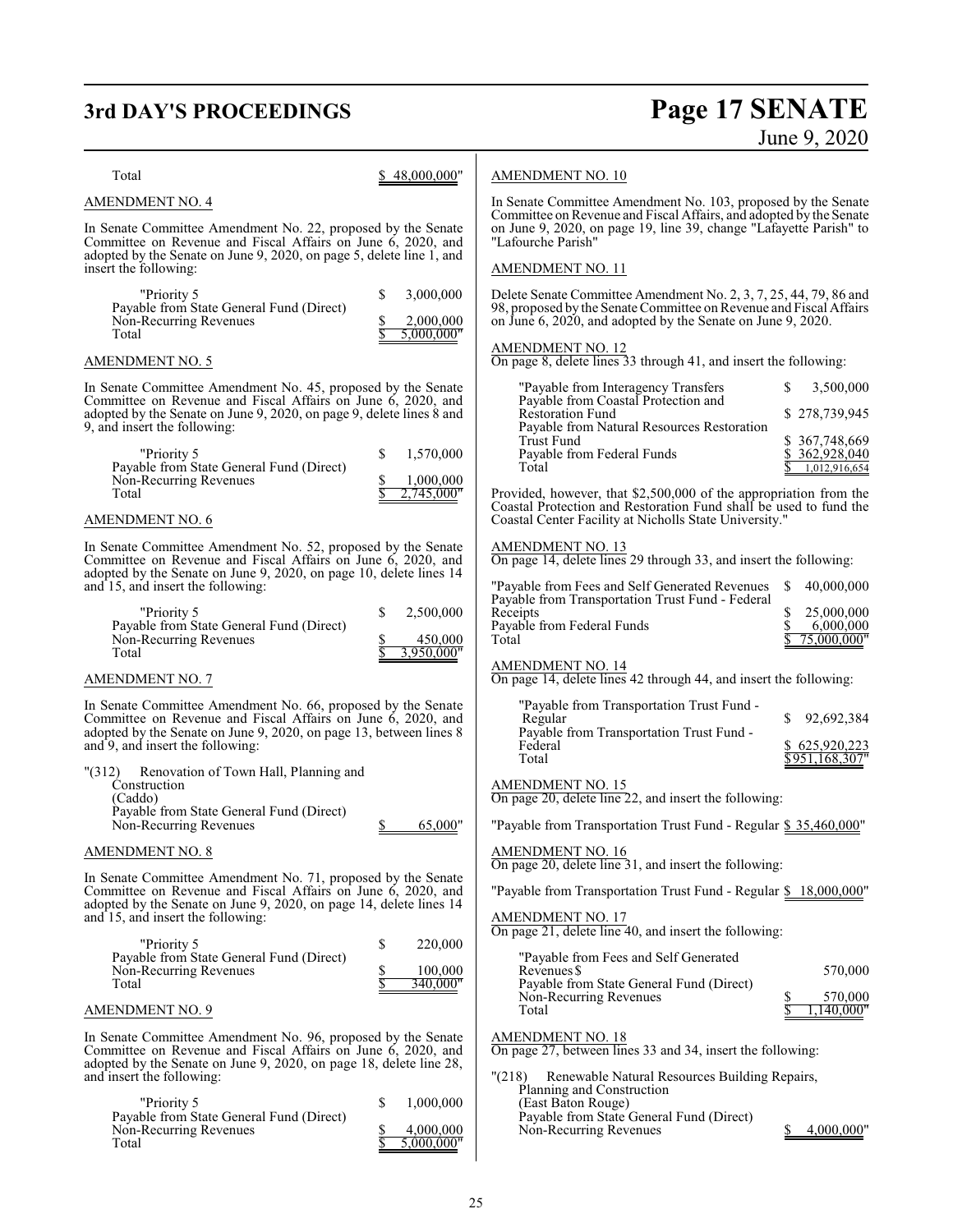# **Page 18 SENATE**<br>June 9, 2020

# **3rd DAY'S PROCEEDINGS**

| <b>AMENDMENT NO. 19</b><br>On page 28, delete lines 10 and 11, and insert the following:                                                                       | <b>AMENDMENT NO. 28</b><br>On page 50, between lines 16 and 17, insert the following:                                                                                                    |
|----------------------------------------------------------------------------------------------------------------------------------------------------------------|------------------------------------------------------------------------------------------------------------------------------------------------------------------------------------------|
| 5,000,000<br>"Planning and Construction<br>\$<br>Payable from State General Fund (Direct)<br>Non-Recurring Revenues<br>700,000<br>\$<br>Total<br>.700.000"     | "(176)<br>Highway 71 Street Lighting Project (Phase II)<br>Construction Project (Barksdale Boulevard to<br>Parkway High School)<br>(Bossier)<br>Payable from State General Fund (Direct) |
| <b>AMENDMENT NO. 20</b><br>On page 28, delete line 16, and insert the following:<br>"Priority 1<br>\$<br>3,500,000                                             | Non-Recurring Revenues<br>675,000"<br><b>AMENDMENT NO. 29</b><br>On page 61, delete line 13, and insert the following:                                                                   |
| Payable from State General Fund (Direct)<br>Non-Recurring Revenues<br>3,000,000<br>6,500,000"<br>Total                                                         | "Priority 1<br>\$<br>335,000<br>Payable from State General Fund (Direct)                                                                                                                 |
| <b>AMENDMENT NO. 21</b><br>On page 29, between lines 33 and 34, insert the following:                                                                          | Non-Recurring Revenues<br>335,000<br>Total<br>670,000"                                                                                                                                   |
| "() Women's Softball Facility and Associated<br>Infrastructure, Planning and Construction<br>(Lincoln)                                                         | AMENDMENT NO. 30<br>On page 67, delete lines 45 through 48, and insert the following:<br>"Priority 2<br>S<br>250,000                                                                     |
| Payable from State General Fund (Direct)<br>Non-Recurring Revenues<br>1.000.000                                                                                | Payable from State General Fund<br>(Direct) Non-Recurring Revenues<br>650,700<br>.750,000"<br>Total                                                                                      |
| Pending submittal and approval of a capital outlay budget request<br>pursuant to the provisions of R.S. 39:112."                                               | <b>AMENDMENT NO. 31</b><br>On page 70 delete line 18 and insert the following:                                                                                                           |
| <b>AMENDMENT NO. 22</b><br>On page 30, delete line 34, and insert the following:<br>"Priority 5<br>18,000,000<br>S<br>Payable from State General Fund (Direct) | "Priority 2<br>\$<br>300,000<br>Payable from State General Fund (Direct)<br>Non-Recurring Revenues<br>256,000<br>Total                                                                   |
| Non-Recurring Revenues<br>2,000,000<br>Total<br>20,000,000"                                                                                                    | AMENDMENT NO. 32<br>On page 70, delete lines 19 through 27                                                                                                                               |
| <b>AMENDMENT NO. 23</b><br>On page 32, delete lines 14 and 15, and insert the following:                                                                       | <b>AMENDMENT NO. 33</b><br>On page 70, between lines 27 and 28 insert the following:                                                                                                     |
| "Priority 5<br>8,870,000<br>Payable from Fees and Self Generated Revenues<br>1,600,000                                                                         | "50/ND5 LAFOURCHE PARISH WATER DISTRICT                                                                                                                                                  |
| 13,720,000"<br>Total                                                                                                                                           | (1139) Kraemer Water Line Upgrades,                                                                                                                                                      |
| <b>AMENDMENT NO. 24</b><br>On page 34, between lines 16 and 17, insert the following:                                                                          | Planning and Construction<br>(Lafourche)<br>Payable from State General Fund (Direct)<br>Non-Recurring Revenues<br>100,000"                                                               |
| "36/P01 ABBEVILLE HARBOR & TERMINAL DISTRICT                                                                                                                   |                                                                                                                                                                                          |
| Port of Vermilion South Slip Entrance Emergency<br>( )<br>Dredging                                                                                             | <b>AMENDMENT NO. 34</b><br>On page $70$ , after line $43$ , insert the following:                                                                                                        |
| (Vermilion)<br>Payable from State General Fund (Direct)<br>290,000"<br>Non-Recurring Revenues                                                                  | "50/NFE CAJUNDOME<br>Cajundome Boiler Replacement<br>(1272)                                                                                                                              |
| <b>AMENDMENT NO. 25</b><br>On page 37, delete lines 41 and 42, and insert the following:                                                                       | (Lafayette)<br>Payable from State General Fund (Direct)<br>Non-Recurring Revenues<br>500,000                                                                                             |
| "Priority 5<br>31,000,000<br>S<br>Payable from State General Fund (Direct)<br>Non-Recurring Revenues<br>5,000,000<br>40,000,000"<br>Total                      | Generator - Cajundome<br>(1273)<br>(Lafayette)<br>Payable from State General Fund (Direct)<br>Non-Recurring Revenues<br>400,000                                                          |
| <b>AMENDMENT NO. 26</b><br>On page 38, delete line 7, and insert the following:                                                                                | Cajundome HVAC Pneumatic Systems Renovations and<br>(1278)<br>Replacements                                                                                                               |
| Priority 5<br>\$<br>5,987,500<br>Payable from State General Fund (Direct)<br>Non-Recurring Revenues<br>650,000<br>\$<br>Total<br>6,637,500"                    | (Lafayette)<br>Payable from State General Fund (Direct)<br>Non-Recurring Revenues<br>200,000<br>) Edgar "Sonny" Mouton, Jr. Plaza, Planning and                                          |
| <b>AMENDMENT NO. 27</b><br>On page 41, delete lines 41 through 47                                                                                              | Construction<br>(Lafayette)<br>Payable from State General Fund (Direct)<br>Non-Recurring Revenues<br>100,000                                                                             |
|                                                                                                                                                                |                                                                                                                                                                                          |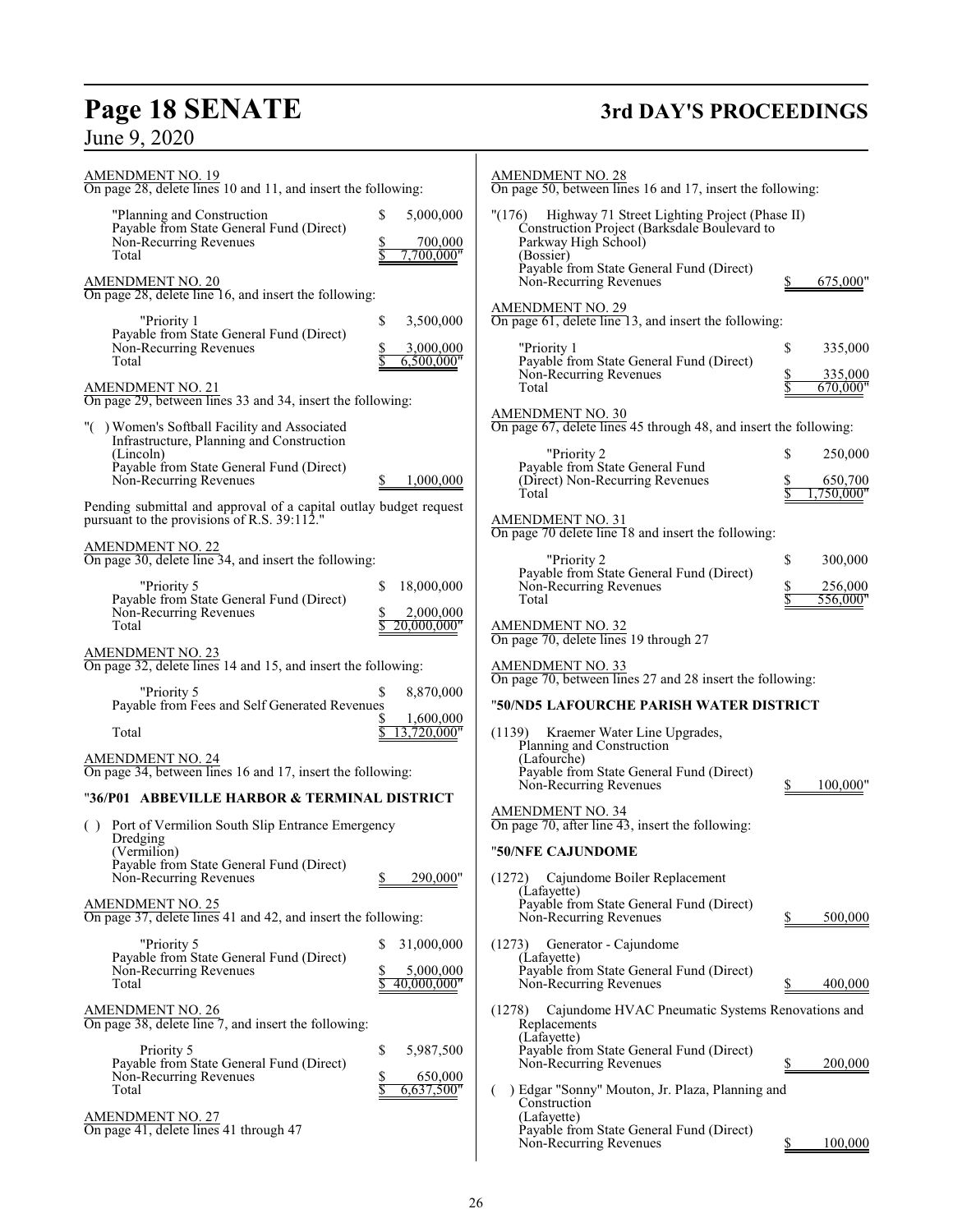## **3rd DAY'S PROCEEDINGS Page 19 SENATE**

# June 9, 2020

Pending submittal and late approval of the capital outlay budget request pursuant to the provisions of R.S. 39:112"

### AMENDMENT NO. 35

On page 71, after line 40, insert the following:

### "**50/NJ7 LIFESHARE BLOOD CENTER**

( ) Equipment Removal and Replacement of Cesium Irradiator, Planning and Construction (Caddo) Payable from State General Fund (Direct) Non-Recurring Revenues \$ 65,500

Pending submission and approval of the capital outlay budget request pursuant to the provisions of R.S. 39:112"

### AMENDMENT NO. 36

On page 74, between lines 9 and 10, insert the following:

"Notwithstanding any other provision of law to the contrary, the appropriation for the LSU Real Estate and Facilities Foundation, University Lakes Restoration Project to Address Flood Control, Environmental, Safety, Health and Other Issues is conditioned upon the contracts for the project containing a provision that any sinker cypress or other natural resource recovered from the lakes is public property, and shall be sold at public auction with the proceeds of the sale to be used for the project."

### AMENDMENT NO. 37

On page 78, delete line 17, and insert the following:

| "Priority 2                              | 750,000    |
|------------------------------------------|------------|
| Priority 5                               | 250,000    |
| Payable from State General Fund (Direct) |            |
| Non-Recurring Revenues                   | 150,000    |
| Total                                    | 1,150,000" |

### AMENDMENT NO. 38

On page 79, between lines 6 and 7, insert the following:

"(2) Notwithstanding any provisions of law to the contrary, including the provisions of this or any other Capital Outlay Act, the appropriation to the DEPARTMENTOFTRANSPORTATIONAND DEVELOPMENT 07/270 ADMINISTRATION for the Highway Program (up to \$4,000,000 for Secretary's Emergency Fun) project is hereby amended and reenacted as follows:

On page 18, delete lines 45 and 46 in their entirety and insert the following:

| "Non-Recurring revenues"                  | \$ 39,389,978  |
|-------------------------------------------|----------------|
| Payable from the balance of State General |                |
| Fund (Direct) Non-Recurring Revenues      |                |
| previously allocated by the authority of  |                |
| Act 203 of 2007 for DEPARTMENT OF         |                |
| ECONOMIC DEVELOPMENT 05/252               |                |
| OFFICE OF BUSINESS DEVELOPMENT            |                |
| Franklin Farms Mega Site (Richland)       | 5,000,000      |
| Total                                     | \$929,716,612" |

### AMENDMENT NO. 39

On page 79, between lines 6 and 7, insert the following:

"(3) Notwithstanding any provision of law to the contrary, including the provisions of this or any other Capital Outlay Act, the appropriation to theDEPARTMENTOF TRANSPORTATION AND DEVELOPMENT 07/277 AVIATION IMPROVEMENTS for the State Aviation and Airport Improvement Program project is hereby amended and reenacted as follows:

On page 24, delete line 10, and insert the following:

"Payable from Transportation Trust Fund - 28,381,281"

AMENDMENT NO. 40 On page 79, at the beginning of line 7, change "(2)" to "(4)"

### AMENDMENT NO. 41

On page 79, at the beginning of line 14, change  $"$ (3)" to  $"$ (5)"

### AMENDMENT NO. 42

On page 79, between lines 20 and 21, insert the following:

"(6) Notwithstanding any provision of law to the contrary, including the provisions of this Act, the appropriation for 50/MB5 GRETNA for the City Hall Exterior and Interior Renovation, Planning and Construction project is hereby amended and reenacted to read as follows:

On page 70, delete lines 37 through 40, and insert the following:

"Payable from State General Fund (Direct) Non-Recurring Revenues \$ 64,800"

### AMENDMENT NO. 43

On page 79, between lines 20 and 21, insert the following:

"(7) Notwithstanding any provision of law to the contrary, including the provisions of this Act, the appropriation for 50/NC2 BATON ROUGE RECREATION AND PARKS COMMISSION for the Anna T. Jordan Site and FacilityImprovements (Non-State Match Required) project is hereby amended and reenacted to read as follows:

On page 96, delete lines 42 through 45, and insert the following:

"Payable from State General Fund (Direct) Non-Recurring Revenues \$ 70,300"

### AMENDMENT NO. 44

On page 79, at the beginning of line 21 change "(4)" to "(8)"

On motion of Senator Womack, the committee amendment was adopted. The amended bill was read by title and referred to the Legislative Bureau.

### **Privileged Report of the Legislative Bureau**

### June 9, 2020

To the President and Members of the Senate:

I am directed by your Legislative Bureau to submit the following report:

The following instruments are approved as to construction and duplication.

**HOUSE BILL NO. 2—** BY REPRESENTATIVE BISHOP AND SENATOR ALLAIN AN ACT

To provide with respect to the capital outlay budget and the capital outlay program for state government, state institutions, and other public entities; to provide for the designation of projects and improvements; to provide for the financing thereof making appropriations from certain sources; and to provide for related matters.

Reported without amendments.

Respectfully submitted, FRED MILLS Chairman

### **Adoption of Legislative Bureau Report**

On motion of Senator Hewitt, the Bills and Joint Resolutions were read by title and passed to a third reading.